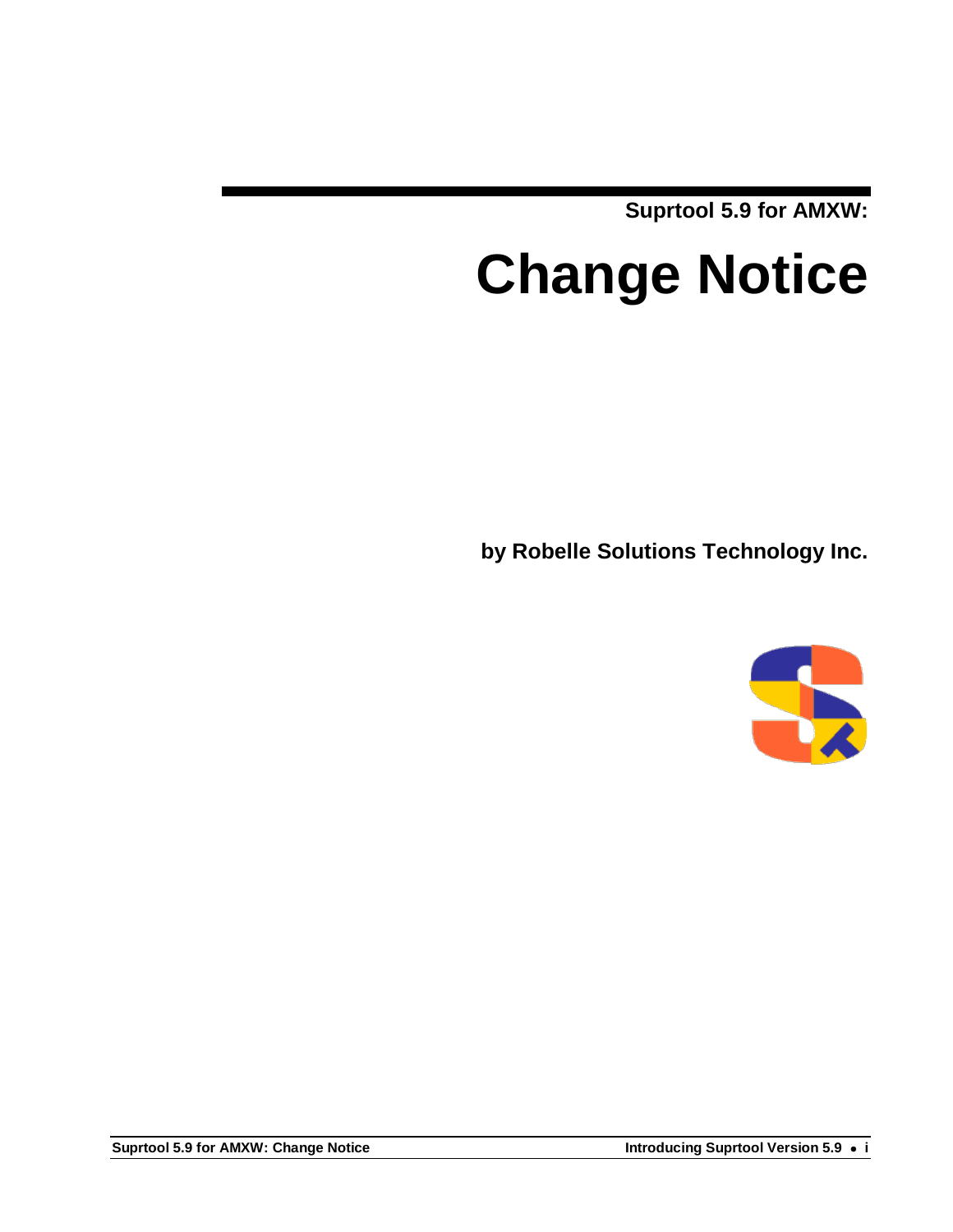Program and manual copyright © 1981-2016 Robelle Solutions Technology Inc.

Permission is granted to reprint this document (but not for profit), provided that copyright notice is given.

Qedit and Suprtool are trademarks of Robelle Solutions Technology Inc. Oracle is a trademark of Oracle Corporation, Redwood City, California, USA. Other product and company names mentioned herein may be the trademarks of their respective owners.



Robelle Solutions Technology Inc. Suite 372, 7360 137 Street Surrey, BC Canada V3W 1A3

Phone: 604.501.2001 Support: 289.480.1060

E-mail: sales@robelle.com E-mail: support@robelle.com Web: www.robelle.com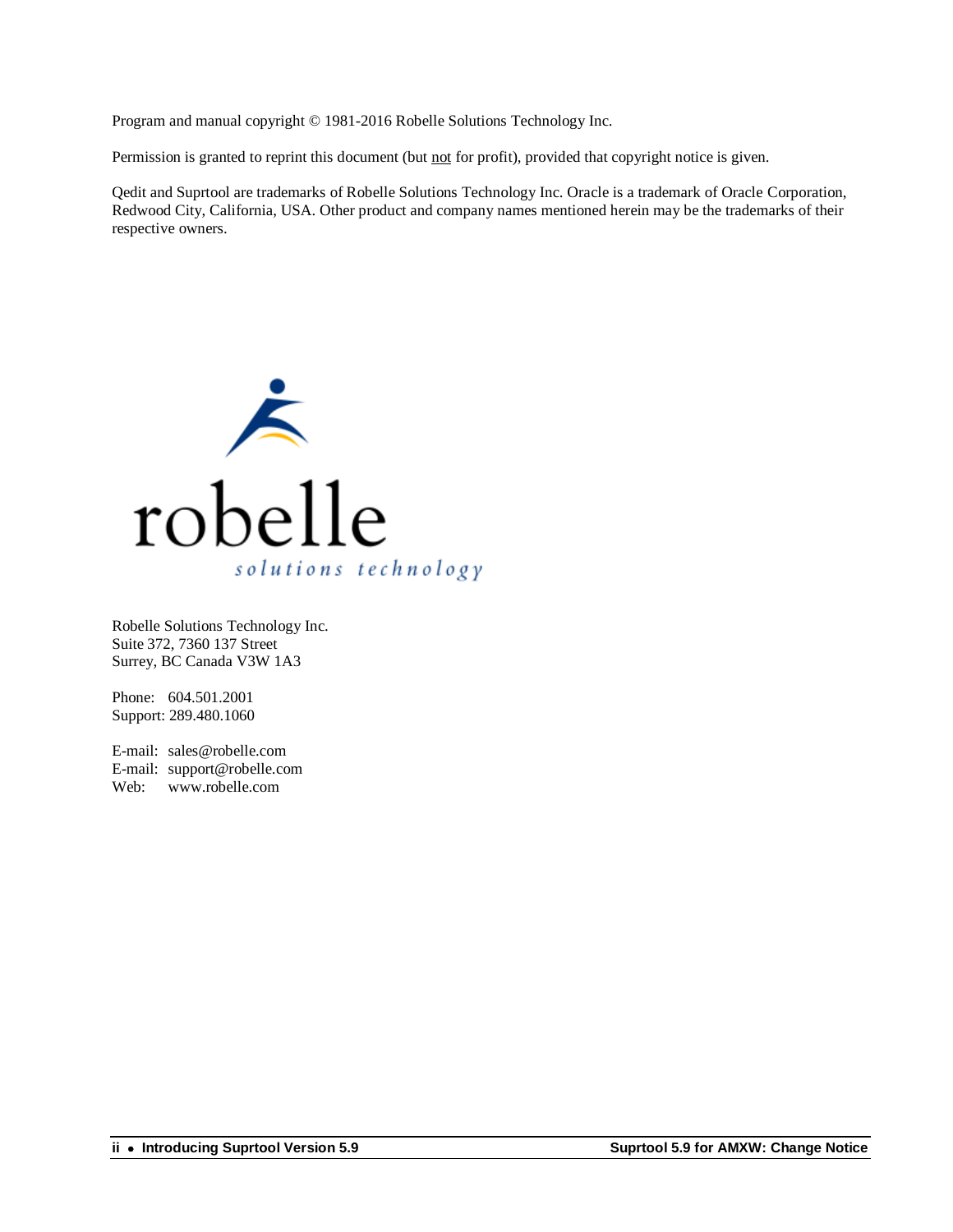## **Contents**

| <b>Introducing Suprtool Version 5.9</b> | 5                                    |
|-----------------------------------------|--------------------------------------|
|                                         |                                      |
|                                         |                                      |
|                                         |                                      |
|                                         |                                      |
|                                         |                                      |
|                                         |                                      |
|                                         |                                      |
|                                         |                                      |
|                                         |                                      |
|                                         |                                      |
|                                         |                                      |
| <b>Installation</b>                     | 12                                   |
|                                         |                                      |
|                                         |                                      |
|                                         |                                      |
| <b>Enhancements in Version 5.9</b>      | 13                                   |
|                                         |                                      |
|                                         |                                      |
|                                         |                                      |
|                                         |                                      |
|                                         |                                      |
|                                         |                                      |
| <b>Enhancements in Version 5.8</b>      | 17                                   |
|                                         |                                      |
|                                         |                                      |
|                                         |                                      |
|                                         |                                      |
|                                         |                                      |
|                                         |                                      |
|                                         |                                      |
| <b>Enhancements in Version 5.6</b>      | 23                                   |
|                                         |                                      |
|                                         |                                      |
|                                         |                                      |
|                                         |                                      |
|                                         |                                      |
|                                         |                                      |
|                                         |                                      |
| <b>AMXW</b> Change Notice               | Introducing Suprtool Version 5.9 · 3 |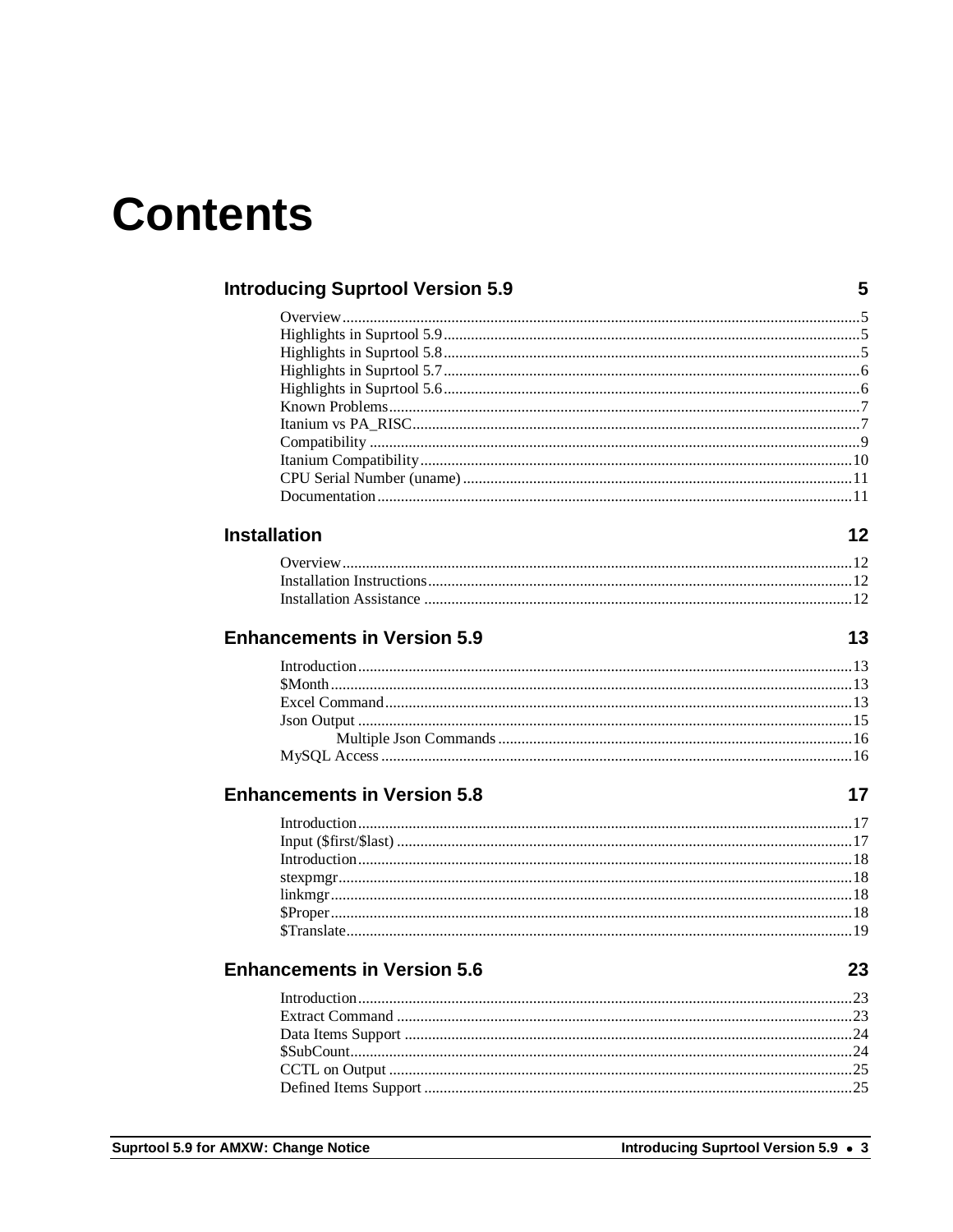#### **Bugs Fixed**

#### 26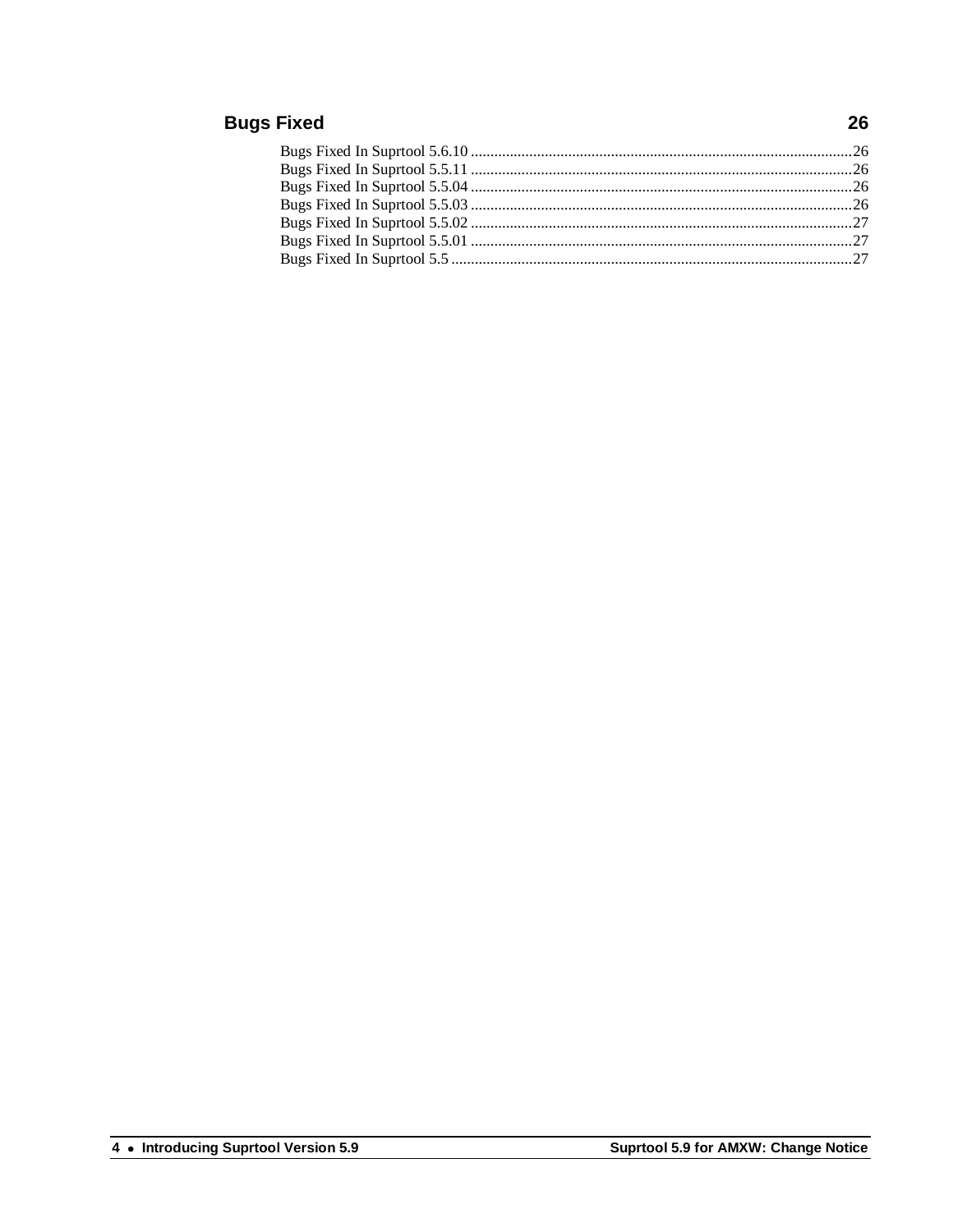# **Introducing Suprtool Version 5.9**

#### **Overview**

Use Suprtool/AMXW to read, select, and sort data from Oracle, Allbase and Eloquence databases and data files with fixed-length records. Suprtool/AMXW is designed to be similar to Suprtool for MPE while providing necessary HP-UX features. It is designed to work with AMXW an MPE environment from Speedware that runs on other platforms.

Suprlink/AMXW provides high-speed data-file linking based on a sort key. Use STExport for AMXW to convert fields in a self-describing input file into an output file that can be imported into different applications.

#### **Highlights in Suprtool 5.9**

- A new \$month function in the if / extract option allows you to add or subtract a number of months from a given date.
- STExport has a new command called Excel command which allows you to format a field in a format that allows leading zeroes or spaces to be preserved.
- A new option called JSON will output SD data in Java Script Object Notation.
- The Add command would fail if a Table in an Oracle database accessible by a given username had more than 2.1 billion entries on Oracle 11 and higher.
- Suprtools new banner would show the incorrect day and day of week in certain circumstances. This was cosmetic only.

### **Highlights in Suprtool 5.8**

- Set CleanChar to a single character, after a Set CleanChar "<null>" would not come into effect due to the special null flag not being reset. This was in both Suprtool and STExport.
- The input command now accepts the keywords(\$first/\$last) when inputting a range of records.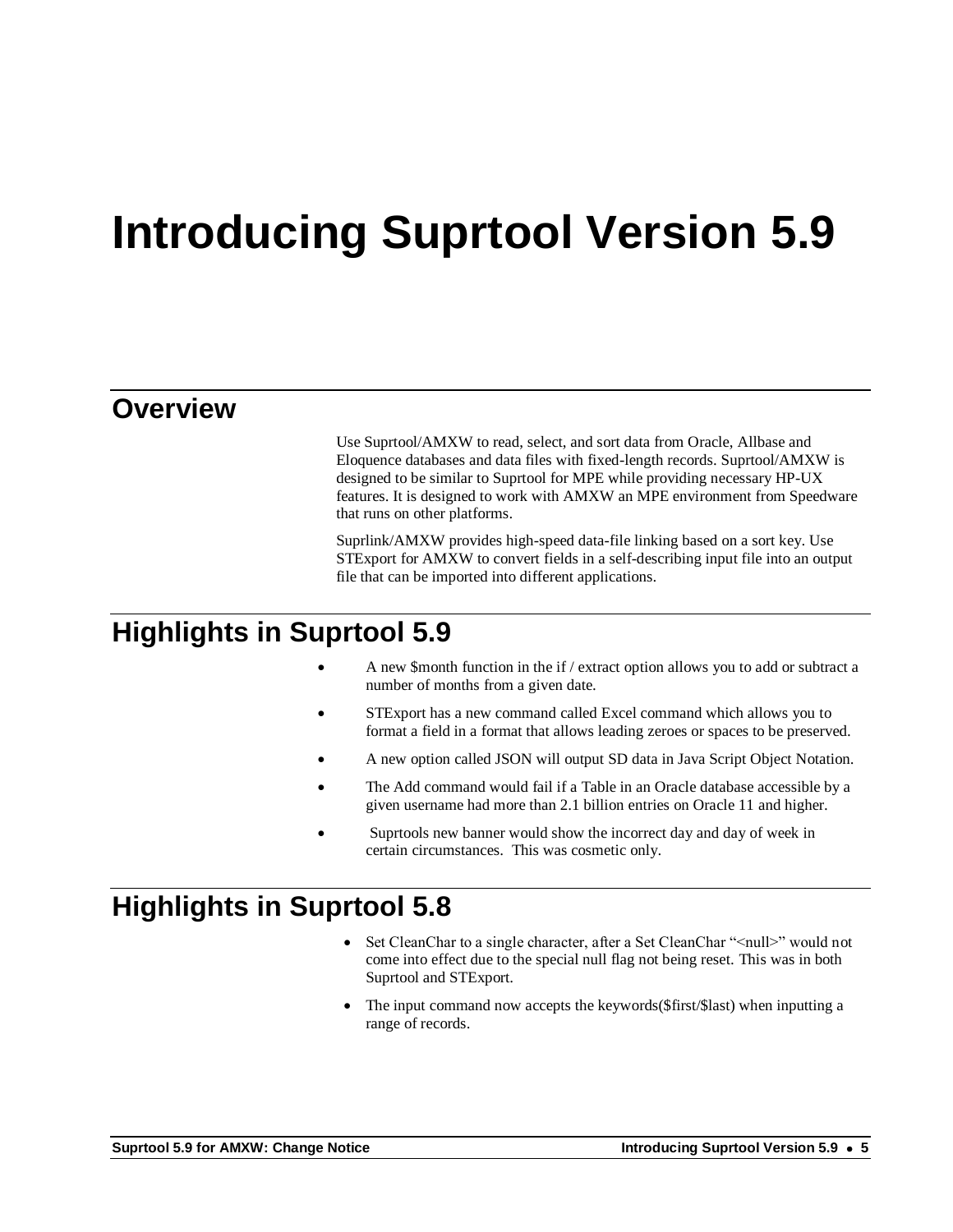## **Highlights in Suprtool 5.7**

- Suprlink now has it's own "Suprmgr" file. Suprlink will process all the commands in /opt/robelle/linkmgr on startup.
- STExport now has it's own "Suprmgr" file. STExport will process all the commands in /opt/robelle/stexpmgr on startup.
- Suprtool for AMXW would not stop / abort Suprtool when using the list command and the target file filled up.
- Suprtool now has the \$proper function which will shift the first character in a string and any first character after a space or ampersand.
- Suprtool now has the Translate command and a \$translate function to obfuscate test data or any byte field from being readable.
- Suprtool output,else with extract commands and sort in play would write bogus data to the Else file. (non-MPE platforms)
- Suprtool for AMXW did not create a self-describing file when output, link was specified and the input source was a non-self describing flat file equated to a dataset. (Fixed in Build 2)
- Suprtool for Itanium and Suprtool/Open incorrectly reallocated if/extract code space on subsequent tasks, which would eventually cause Suprtool to fail with the error, "Unable to allocate heap space.". This issue could also contribute to a Sort failure errors, in Suprtool for AMXW.

## **Highlights in Suprtool 5.6**

- Suprtool for AMXW had a conflict with the AMXW copy command when copying a C/ISAM or emulated KSAM file.
- Suprtool for AMXW could not append to an empty KSAM file.
- Suprtool, Suprlink and STExport now handle 512 fields on HP-UX and Open platforms.
- Suprtools' extract command now has three special keywords to help with extract using a range, which is designed to make your Suprtool scripts more easily maintained. Suprtool now has \$all, \$first and \$last which respectively means all fields, the first field or the last field. Note that \$first and \$last may only be used in a range extract.
- \$subcount has been added to keep a running count for a given sort break.
- Suprtool for HP-UX and AMXW would potentially incorrectly set the decimal or date attribute on a straight copy of an SD file. This was introduced by the fix to copying SD files with duplicate fieldnames and was in 5.5.04 pre-release and 5.5.11 and 5.6 Build 1. This is fixed in Suprtool 5.6 Build 2 and Suprtool/Open Build 3.
- Suprtool for AMXW would print an error message when doing a straight get of a dataset to a flat file with no extract command. (Fixed in Suprtool 5.6 Build 2)
- Suprtool for AMXW would not show fieldnames on a list of an SD file with no extract command. (Fixed in Suprtool 5.6 Build 2)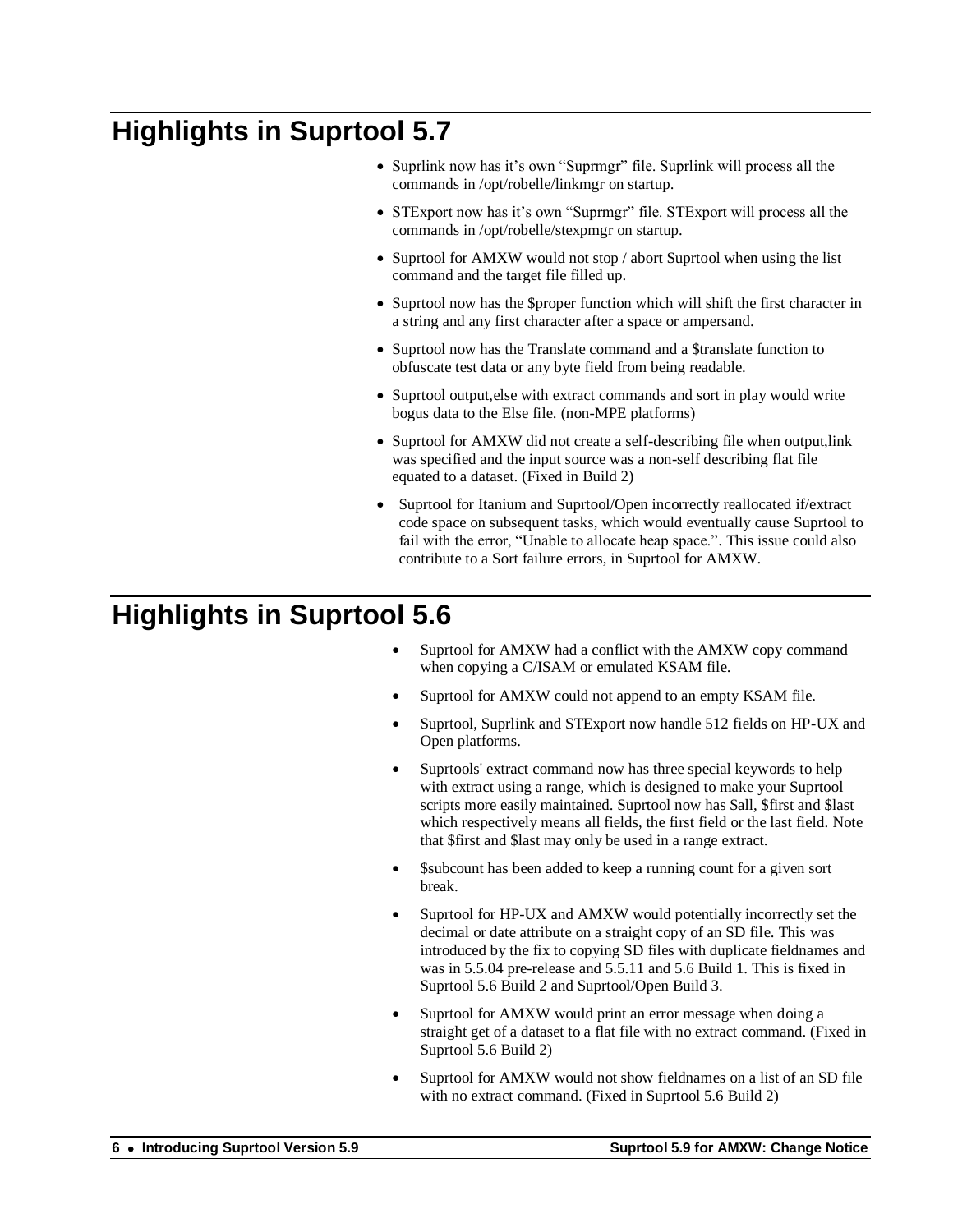- Suprtool for AMXW will now detect if the output file has CCTL and will use the correct controlcode on the FWRITE to the Output file.
- Suprtool for AMXW Itanium version now supports more defined fields.
- Suprtool would use an incorrect field definition when copying a file where the input file had a duplicate field name with different field definition, the second field would utilize the first definition.
- Suprtool would give an incorrect result when doing an arithmetic expression with more than one set of brackets and the data involved is Packed-Decimal. (Itanium only)
- Suprtool and STExport would incorrectly assume a positive sign for a packed-decimal field that had an invalid sign value, when converting from Decimal to Ascii. (Itanium only)
- Suprtool for AMXW did not allocate enough space to support the same number of defined fields and items as previous versions.
- Set Ifouroutput on extracts would fail at xeq time with an "Unknown if execute phase" error in the PA\_RISC version, when an alignment issue would occur in some circumstances.
- Suprtool for AMXW would fail to open a "KSAM" file in AMXW when the implementation was done via CISAM.

#### **Known Problems**

There are no known problems at this time. If you have any questions or concerns or feedback, please feel free to e-mail me at[: neil@robelle.com](mailto:neil@robelle.com)

#### **Itanium vs PA\_RISC**

There are two types of machines that HP has that run HP-UX, the older machines are based on the PA\_RISC chip and the new machines that use the Itanium (and Itanium 2 chips). There are also program files that are specific to each chip. PA\_RISC programs can run on both PA\_RISC and Itanium machines, however, Itanium programs can only run on Itanium machines.

Any program that runs on Itanium must utilize libraries that match its own program type. Therefore if a PA\_RISC program runs on Itanium and looks for a library, it must find/load the PA\_RISC version of the libraries that it needs and conversely an Itanium program must load the libraries specific to its type.

#### **How to Tell what Machine I am on?**

There are many ways to tell what kind of machine you are on, here are a couple:

uname -m getconf MACHINE\_MODEL

In each case the Itanium machine will typically say ia64 somewhere in the result of the above two commands. PA\_RISC machines typically say "9000" somewhere in the string.

#### **What is the Program File Type?**

Since there are two types of machines there are also at least two types of program files. Suprtool is primarily either PA\_RISC 1.1 or ELF-32 / IA64 which is also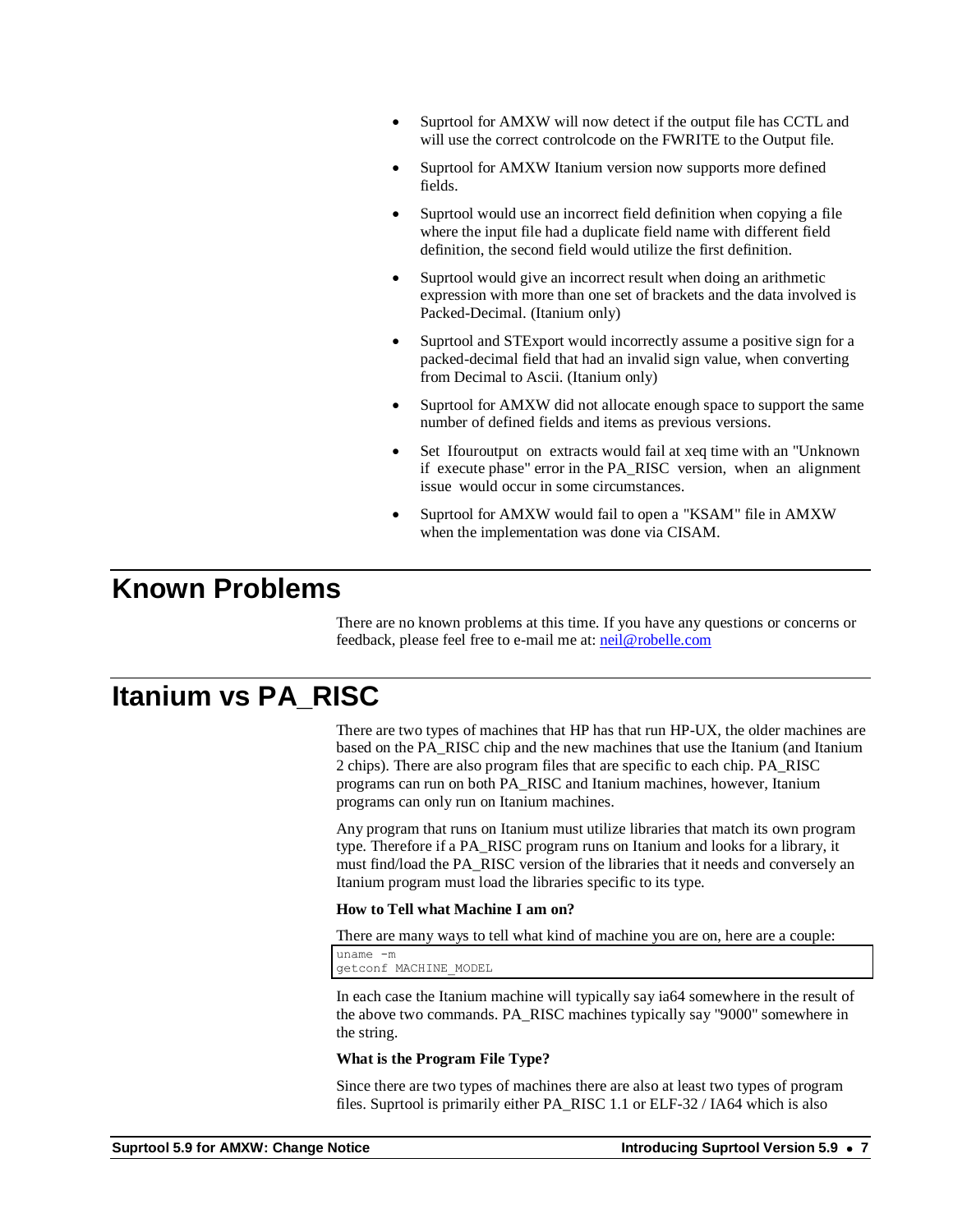known as Itanium. To determine the type of program file you can use the file command:

#### Itanium

| file suprtool<br>suprtool: | ELF-32 executable object file - IA64                   |
|----------------------------|--------------------------------------------------------|
| PA RISC                    |                                                        |
| file suprtool<br>suprtool: | PA-RISC1.1 executable dynamically linked -not stripped |

The PA\_RISC binary can run on both platforms but you need to have PA\_RISC libraries for Eloquence or Oracle if you are using the Oracle module. An Itanium binary will not run on a PA\_RISC machine and will fail with "cannot execute".

Of course we've made a provision to identify if you are running the ia version of Suprtool in the banner and verify command with the ia after the UX :

SUPRTOOL/UXia/Copyright Robelle Solutions Technology Inc. 1981-2009. (Version 5.2 Internal) MON, JUN 8, 2009, 11:26 AM Type H for help.

#### **PA\_RISC Loading**

Suprtool by default looks in the libraries in any of the directories named in SHLIB PATH. For example to insure that Suprtool resolves the library loads you can set the SHLIB\_PATH system wide in your /etc/profile file in the following manner:

export SHLIB\_PATH=/opt/eloquence6/lib/pa11\_32:/opt/oracle/lib

If you do not have the SHLIB\_PATH variable set to a value where the libraries can be found, Suprtool will then try to load from their default names locations. For Eloquence the default location is :/opt/eloquence6/lib/pa11\_32.

The Oracle interface will first try to load libclntsh.so and then attempt to load libclntsh.sl from \$ORACLE\_HOME/lib32/libclntsh.sl.

#### **Itanium Loading**

You can change Suprtool to pay attention to LD\_LIBRARY\_PATH and use dlopen to load libraries, you can set the environment variable:

export ROBELLE\_DYN\_LOAD =Y.

It is generally advisable to use DLOPEN or the ROBELLE\_DYN\_LOAD option when using the Itanium version. The PA\_RISC version of Suprtool can use either type of loading, the default or the dlopen method invoked with ROBELLE\_DYN\_LOAD.

#### **Running the PA\_RISC version on Itanium:**

You can of course run the PA\_RISC version of Suprtool, however, given that the PA\_RISC version requires SHLIB\_PATH to point to PA\_RISC libraries may go against the configuration necessary for other programs that may need SHLIB\_PATH to point to Native Itanium libraries.

The solution to this is fairly simple, you can create a command file (let's say /opt/robelle/cmd/suprtool) that runs suprtool for you, of course you need to insure your path variable has /opt/robelle/cmd before /opt/robelle/bin.

You can then have the following commands in the /opt/robelle/cmd/suprtool command file: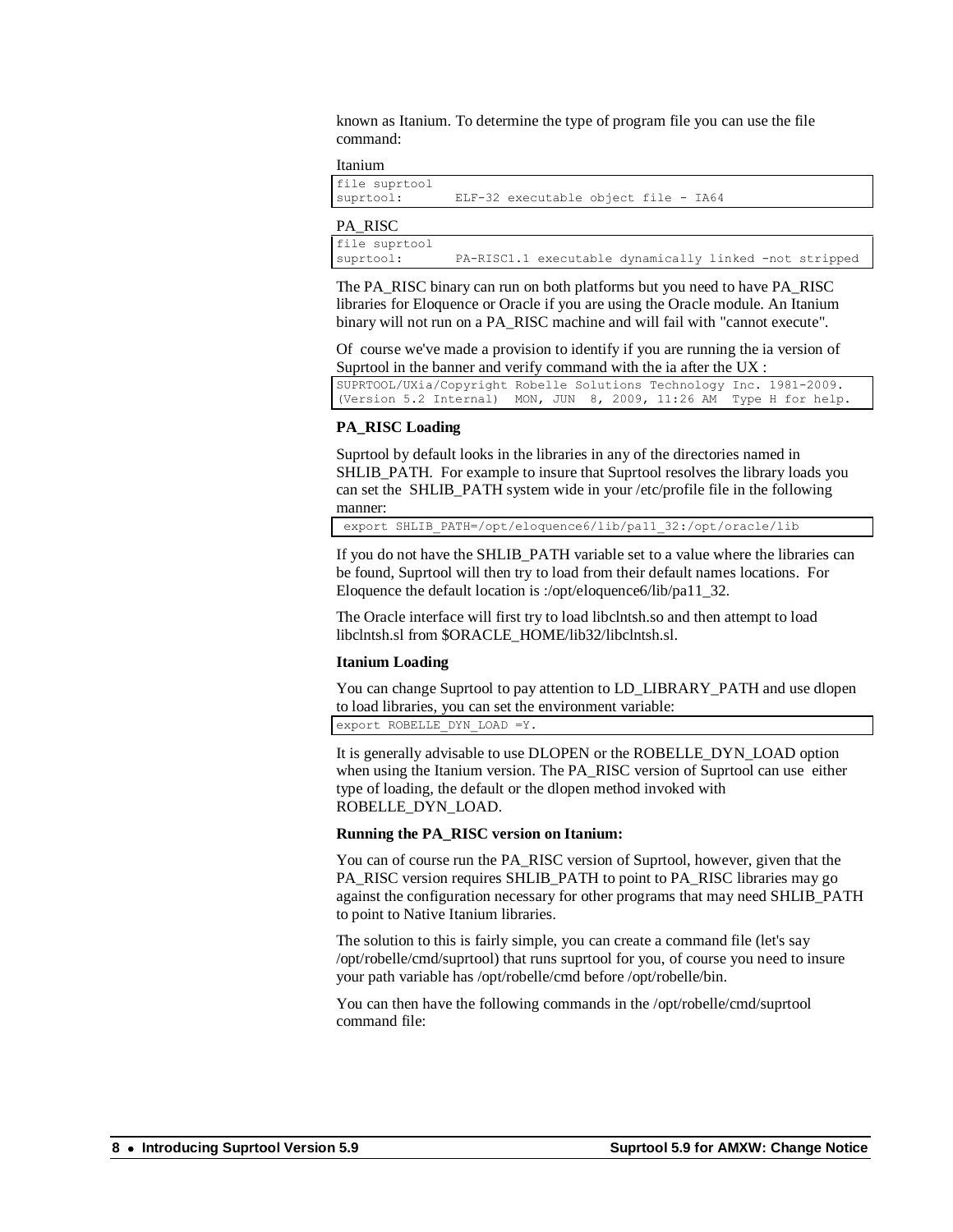```
export SAVED_SHLIB_PATH=$SHLIB_PATH
export SHLIB<sup>-</sup>PATH=/opt/oracle/pa risc/lib:/opt/eloquence/lib/pa11_32
/opt/robelle/bin/suprtool $@
export SHLIB_PATH=$SAVED_SHLIB
```
Essentially all it does save the current SHLIB\_PATH setting, sets it to point to PA\_RISC libraries, runs suprtool and then resets the library back.

#### **Suprtool for Itanium**

Now that you know all about PA\_RISC and Itanium you do need to be aware of what Suprtool for Itanium is in terms of new code and risk for potential issues. Suprtool for Itanium is completely in C code. This does not mean that it is all new C code however, the majority of the Suprtool code is still based on SPL, but is converted to C, using Allegro's SPLASH compiler.

So while the C code is new it is based on the original SPLash code, however, given differences between C and SPLash not all code can be automatically converted in some cases. We worked closely with Allegro to find ways to have the source code work and address the various issues that came up. The entire time Allegro improved the SPLash to C converter.

So while we are based on the original Suprtool we do have new code paths in the Native Itanium version and other potential issues where the C code might not work in exactly the same manner as the SPLash code.

Having said that we have tested this against our test suites, and improved and added a large number of tests to our HP-UX test suites. We also began Alpha testing 24 months ago and have been beta testing for the last year with our two best VAR customers.

#### **Compatibility**

#### **Suprtool for AMXW would use the file size stored in the SD label as opposed to the actual physical file size that AMXW uses.**

```
::FILE FILE80;REC=-80,,F,ASCII
::supramxw
SUPRTOOL/AMXW/Copyright Robelle Solutions Technology Inc.1981-2007.
(Version 5.0) TUE, JAN 08, 2008, 2:42 PM Type H for help.
>I STFILE
>DEF ABCXYZ,1,11
>EXT ABCXYZ
>O FILE80,LINK
>X
IN=26, OUT=26. CPU-Sec=1. Wall-Sec=1.
>FO FILE80<br>File: FILE80
             (SD Version B.00.00) No linefeeds
Entry: Offset
ABCXYZ X11 1
Limit: 1023 EOF: 26 Entry Length: 11 Blocking: 1
>E::LISTF FILE80,2
ACCOUNT= AMXWQA GROUP= FDE
FILENAME CODE ------------LOGICAL RECORD----------- ----SPACE----
              SIZE TYP EOF LIMIT R/B SECTORS #X MX
FILE80 1084 82B FA 26 1023 1 9 1 *
```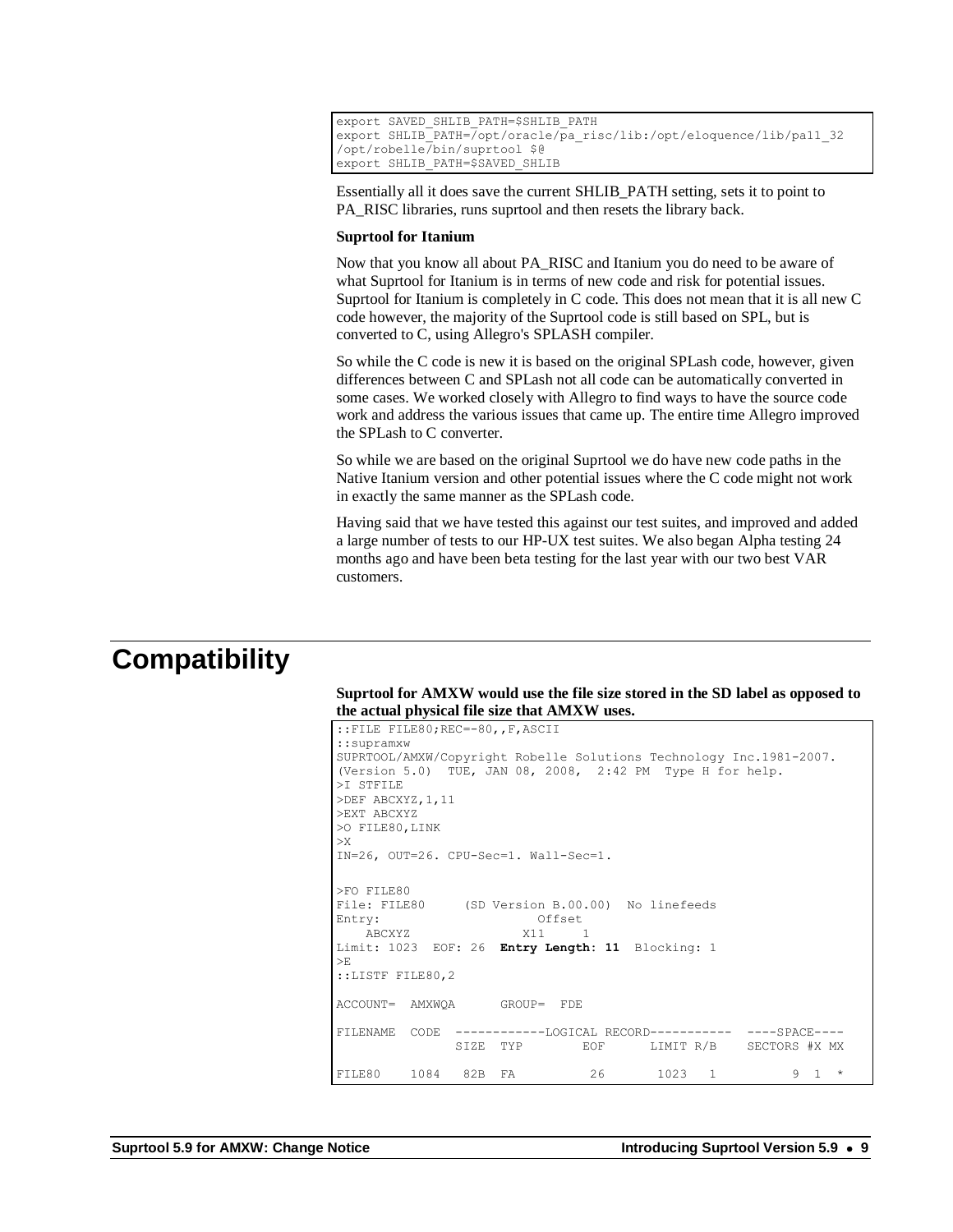**So what happens is if an output link file is created with a file equation making the file bigger, any subsequent files that are created from the resulting output file are actually made smaller as you can see below.**

```
::supramxw
SUPRTOOL/AMXW/Copyright Robelle Solutions Technology Inc.1981-2007.
(Version 5.0) TUE, JAN 08, 2008, 2:42 PM Type H for help.
>i FILE80
>O FILE80A
\mathbf{y}Warning: Using Output FILE80A, Link
IN=26, OUT=26. CPU-Sec=1. Wall-Sec=1.
>E
::LISTF FILE80A,2
ACCOUNT= AMXWQA GROUP= FDE
FILENAME CODE ------------LOGICAL RECORD----------- ----SPACE----
               SIZE TYP EOF LIMIT R/B SECTORS #X MX
FILE80A 1084 11B FA 26 1023 1 2 1 *
```
**Suprtool for AMXW now honours the physical record size and the FILE80A file will now have a record size of 80.**

**The HP-UX and AMXW versions of AMXW no longer have Set varsubcompat on as the default. The default is now off and can be turned on with the set command or the –cv option.**

Previously, Suprtool would treat an "R" type field in an Eloquence database as an R type while the data inside Eloquence is stored and treated as IEEE therefore incorrect results would occur with coercions and arithmetic operations. Suprtool now by default maps all Real and Long fields to their respective IEEE fields. You can change Suprtool back to the previous behaviour with Set RealMap Off.

A form command will still show the fields as being "R2" or "R4", but internally Suprtool will treat as IEEE, which is how Eloquence stores and treats the numbers.

Consequently STExport will now support items in SD files that are condidered R type, however it correctly will map them to IEEE.

Suprtool/UX 5.0 is now compatible with all versions of HP-UX 11.2x, as well as Oracle version 8 and higher.

Suprtool/UX version 4.8.02 and lower is compatible with HP-UX 9.0 and higher and Oracle 7.

Fastread option is now set to On for Suprtool for HP-UX the regular version. The Dynamic loading version of Suprtool has a default value of off to start.

Suprtool 5.2 is necessary for use with Oracle 11 and case sensitive passwords.

#### **Itanium Compatibility**

There are a couple of differences in the Itanium version of Suprtool, which you need to be aware of.

**The DBEdit module is not available in the Itanium versions of Suprtool. This module is invoked by the EDIT command.**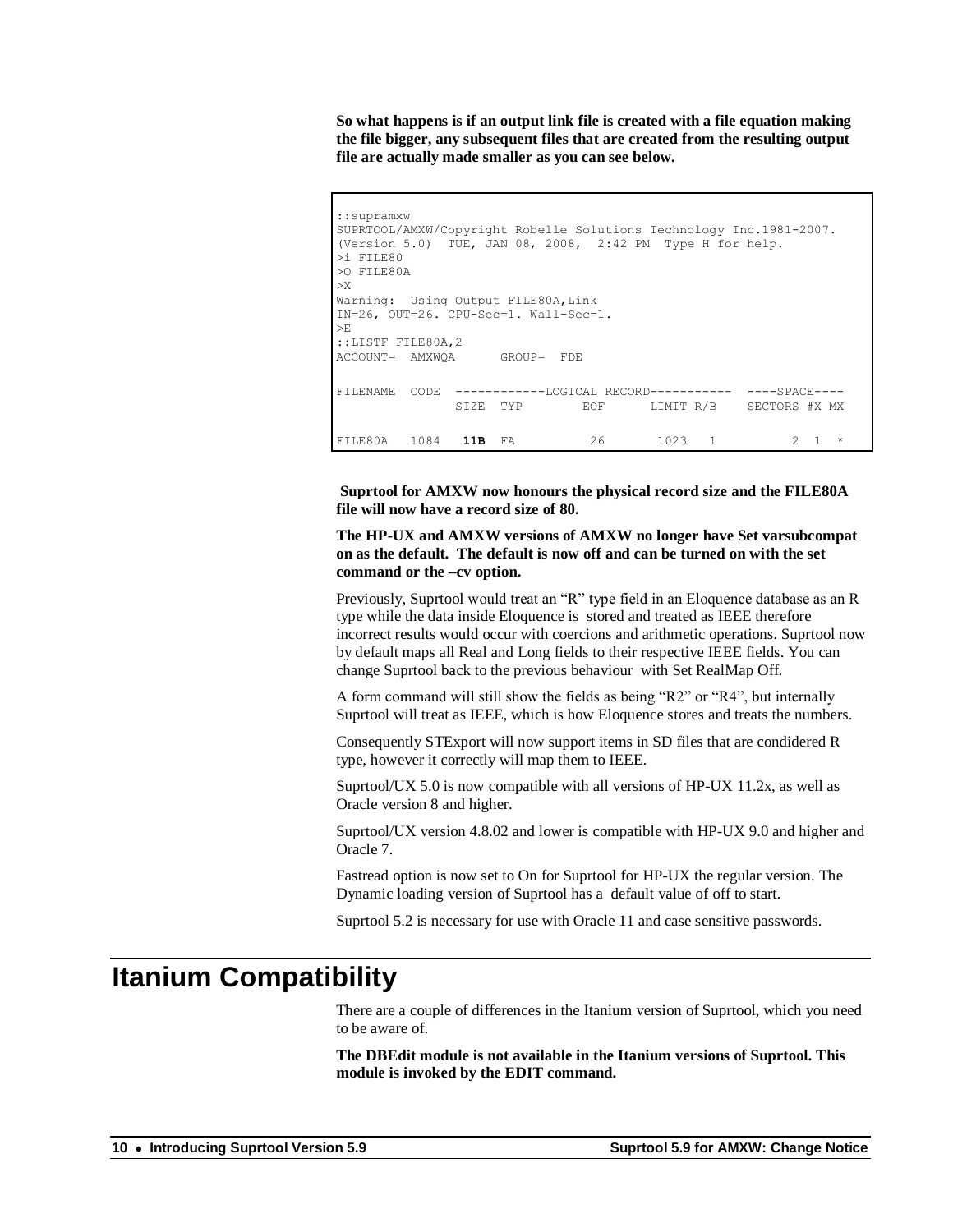**The layout for the Verify command is slightly different then the PA-RISC versions of Suprtool.**

## **CPU Serial Number (uname)**

This program runs only on CPUs whose serial numbers have been encoded (the "uname" on HP-UX). If it fails to run and you get an "invalid HPSUSAN" error message, contact Robelle for assistance, via [support@robelle.com](mailto:support@robelle.com) or the support number at 1-800-453-8970.

#### **Documentation**

The user manual contains the full description of all the Suprtool suite of products including Dbedit, Suprlink, STExport, and Suprtool2, as well as usage tips and commands for each. The manuals are up-to-date with all the latest changes. To see only the changes in the latest version, see the "What's New" section of the manual.

You can download our manuals and Change Notices in various formats and order printed (hardcopy) manuals from our web site at:

[http://www.robelle.com/library/manuals/.](http://www.robelle.com/library/manuals/)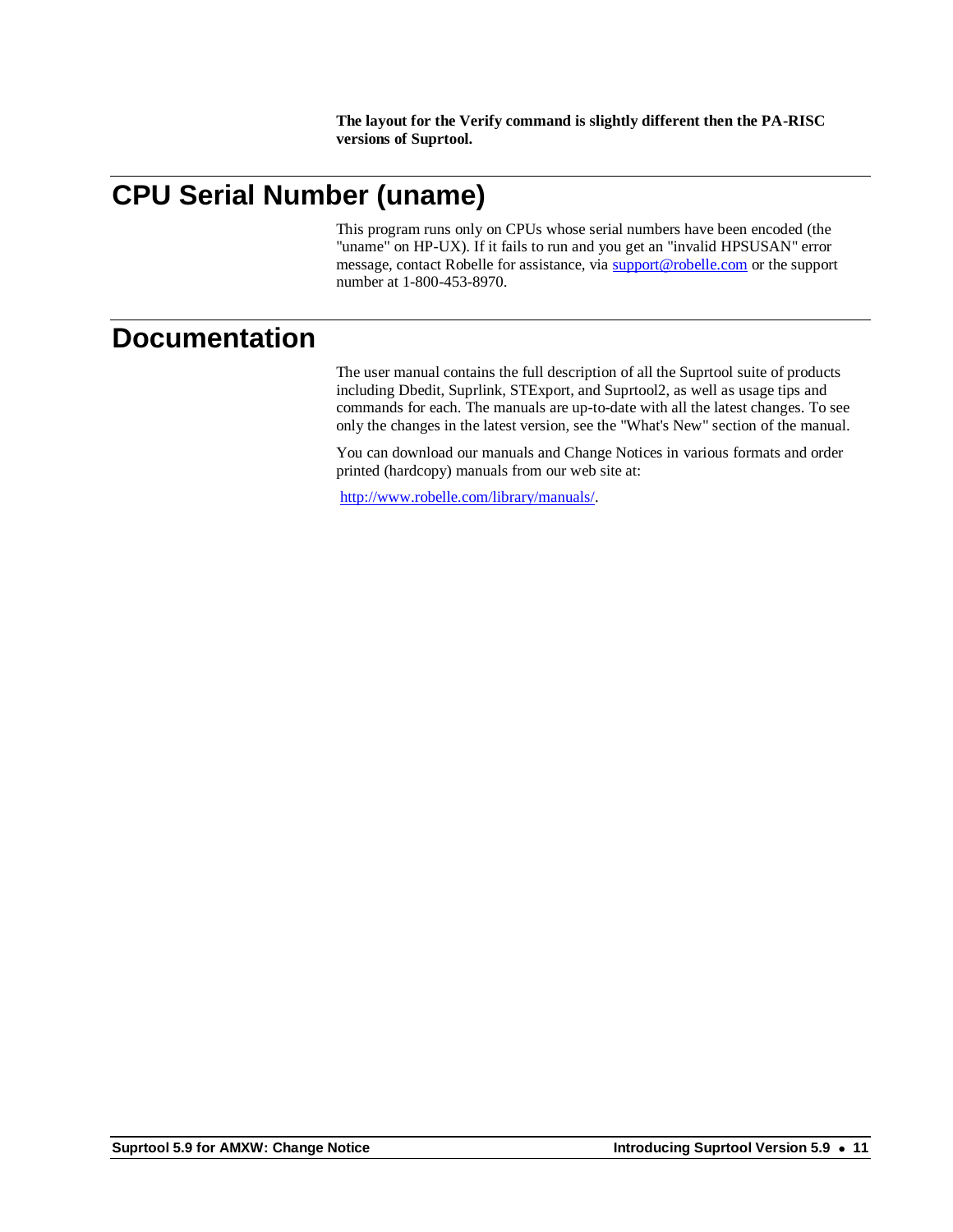# **Installation**

#### **Overview**

The following instructions describe the installation process of a new Suprtool release. The new version overwrites an existing version of Suprtool on your HP-UX system.

#### **Installation Instructions**

There are typically two main types of installations. You can find the Suprtool for AMXW regular install instructions here:

<http://www.robelle.com/downloads/install-amxwprod.html>

You can find the Suprtool for AMXW build on your system instructions on the link below. You will need this install if you are going to require the KSAM option, Dynamic Image loading or Omnidex support, or intend to run on Itanium:

<http://www.robelle.com/downloads/install-amxwbuildprod.html>

## **Installation Assistance**

If you have any questions or run into any problems, please call us. Technical support is available on weekdays from 8 a.m. to 4 p.m. Pacific time at 1.289.480.1060. Technical support can also be obtained via e-mail at: **support@robelle.com** If your new version of software will not run, you can page someone from technical support by calling the support number, or you can typically easily run extend with the disaster option to tide you over until business hours. Instructions for this are available at:

<http://www.robelle.com/disaster/>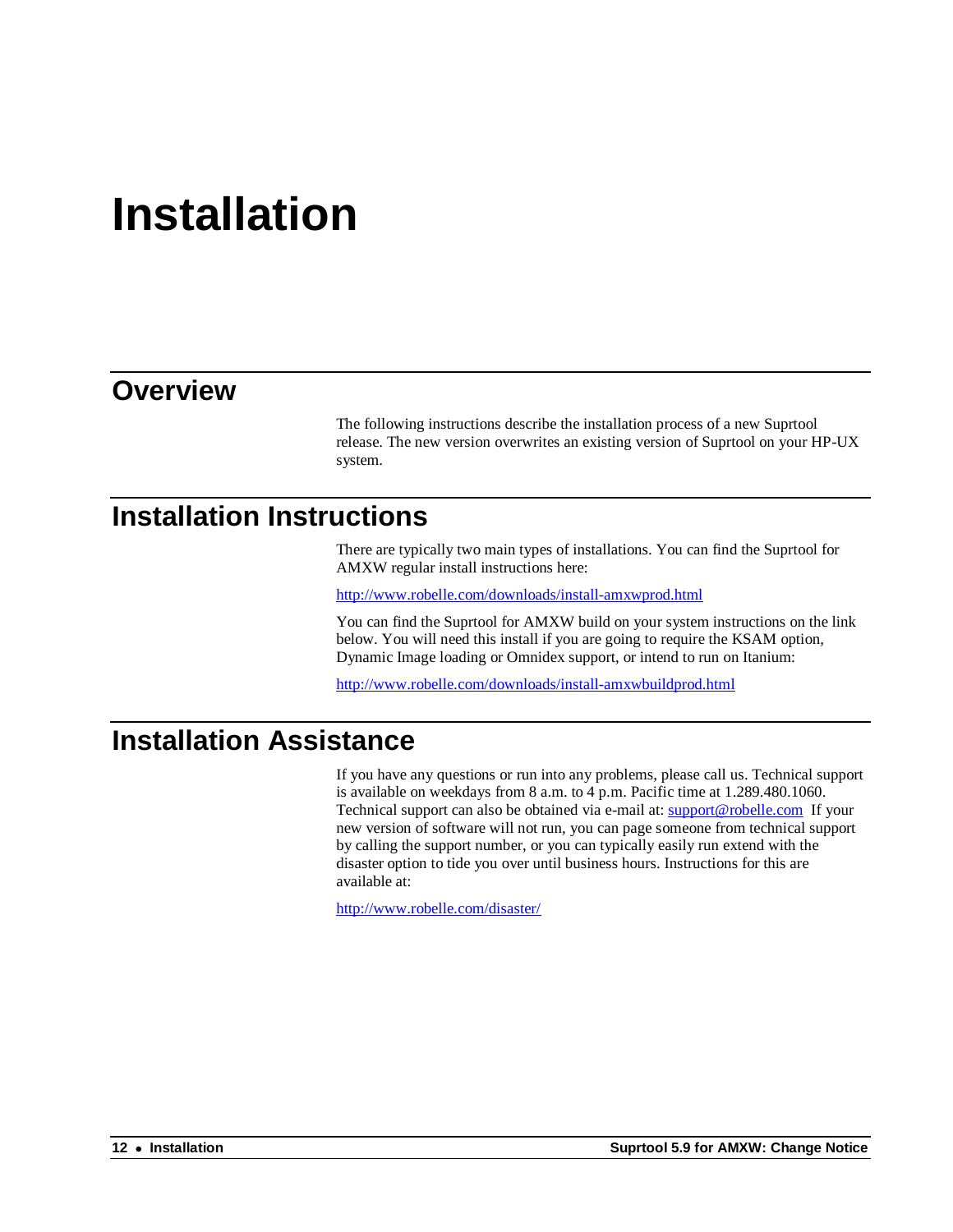## **Enhancements in Version 5.9**

#### **Introduction**

Suprtool is constantly being updated with new features. The following section describes the new enhancements to Suprtool since Suprtool 5.8.10

#### **\$Month**

The if / extract commands can now utilize a new function called \$Month, which will add a given number of months to a given date in the format of ccyymmdd or yyyymmdd.

For Example:

```
In somefile
Item mydate, date, ccyymmdd
Def targetdate,1,4,double
Ext targetdate=$month(mydate,+4)
```
The above task will take the field mydate and add four months to it. Suprtool will check if the date is valid and adjust the date within reason. For example if the given month for mydate has 31 days and the day is 31, and the month mydate becomes when the date is added to has only 30 days. The date will be adjusted to have the  $30<sup>th</sup>$ for the day.

#### **Excel Command**

The Excel command can be used to produce columns of data that when imported will preserve spaces or leading zeroes.

EXCEL PRESERVE *<fieldname>*

#### **Example**

STExport can generate columns that are imported into Excel in such a way that leading zeroes are preserved. While the format produced is not traditional CSV, the format will produce a field in the form: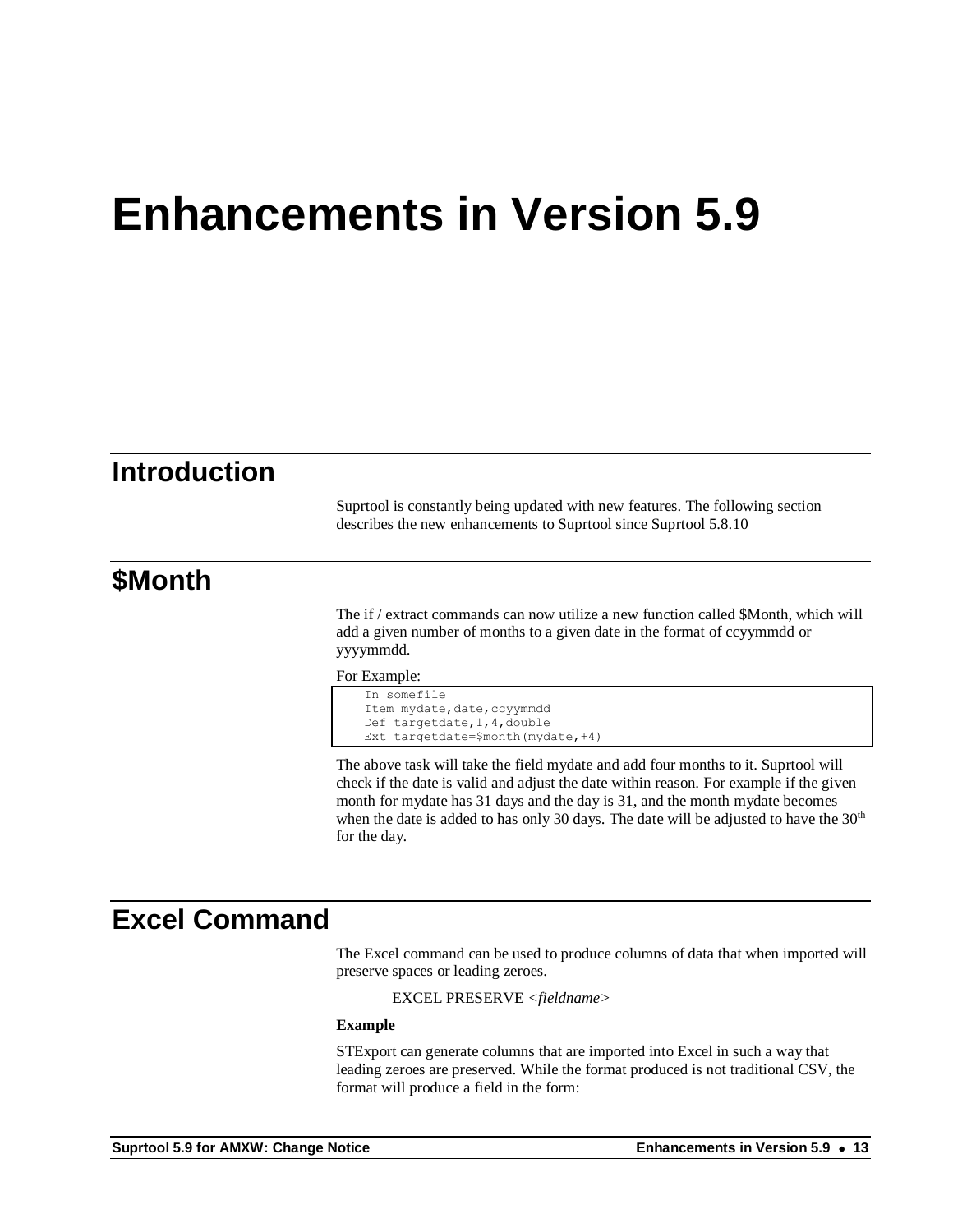="00055555"

This form when imported into Excel will preserve the leading zeroes. In order to invoke this format the Excel command has very simple syntax:

\$in filexcel \$col fixed \$quote double \$zero leading \$excel preserve newchar int-field \$out \* \$xeq

These simple commands will generate a file that will have the usually formatted fields as well as some fields formatted specifically for preserving spaces and leading zeroes in Excel.

The result of such an STExport task will look as follows:

| $=$ " |  | $11111$ ",=" $01111$ ", $0000011111$ , +000000111111 |
|-------|--|------------------------------------------------------|
| $=$ " |  | $11111$ ",=" 02222", 0000022222,+00000022222         |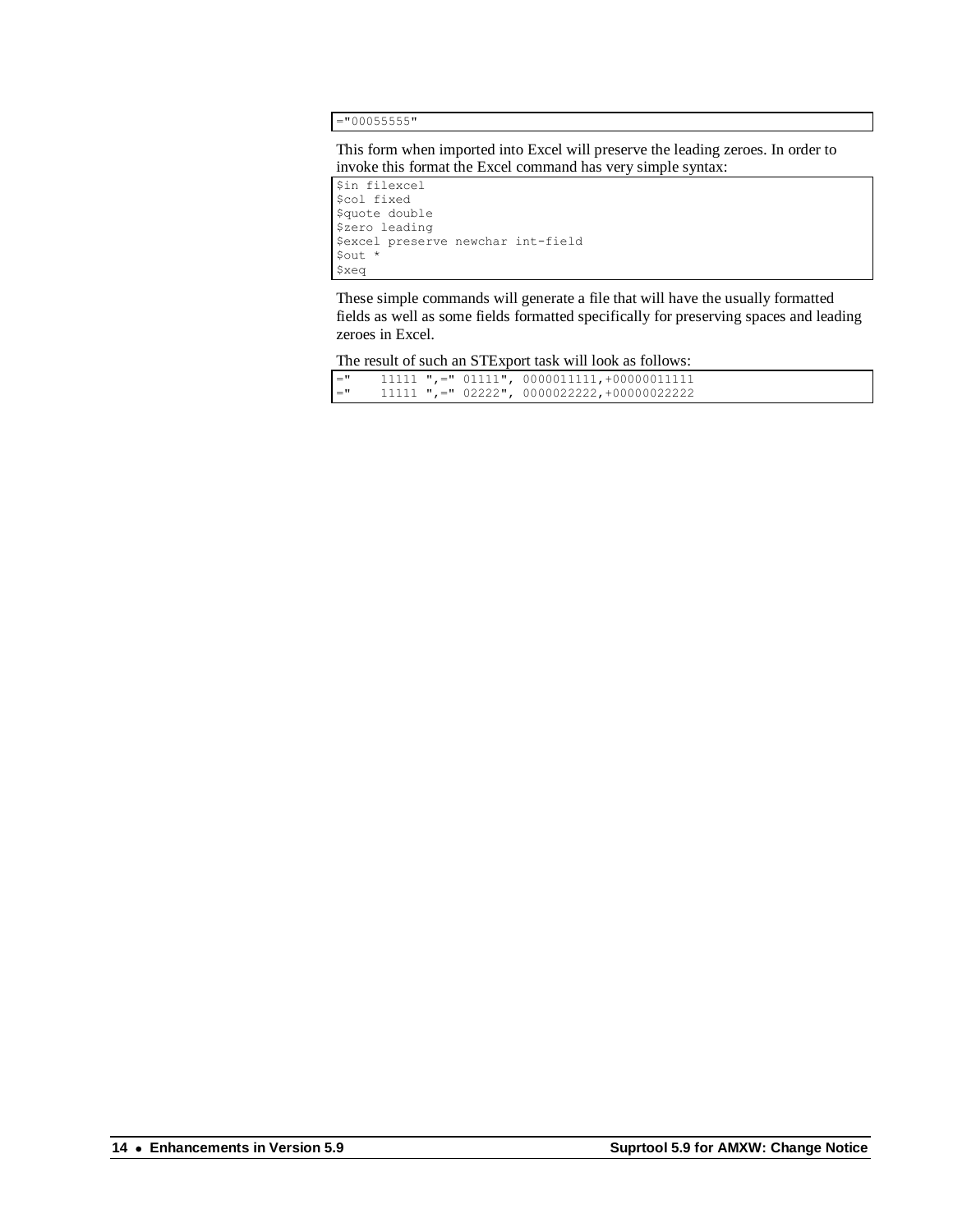### **Json Output**

The JSON command specifies STExport to generate Json output. Use the JSON to produce Java Script Object Notation documents for either Internet or Intranet applications.

**JSON** 

OBJECT "string"

ONEPERLINE

#### **Example**

STExport can generate JSON output with just a few commands.

```
$input file1sd
$JSON
$output myJSON
$xeq
```
These four simple commands will generate a file that can be read by various applications. The result of such an STExport task will look as follows:

[{"CHAR-FIELD":"11111","INT-FIELD":1111,"ZONED-FIELD":11111}]

#### **Object**

The Object option allows the JSON data to be wrapped in a specific Object description.

JSON Object "Json object"

Looks like this:

```
{"Json object":
[{\"CHAR-FIELD":\"11111",
\Upsilon"INT-FIELD"\Upsilon:1111,
\Upsilon"DBL\Upsilon-FIELD"\Upsilon:11111,
\vee"PACKED\vee-FIELD"\vee:+1111,
\Upsilon"PACKED\ldots-FIELD"\Upsilon:+11111,
\Upsilon"QUAD\Upsilon-FIELD"\Upsilon:11111,
\vee"ID\vee-FIELD"\vee:1,
\"LOGICAL\-FIELD"\:111,
\"DBLLOG\-FIELD"\:11111,
\"ZONED\-FIELD"\:11111
}]
}
```
Note that the example of the Output has one field per line with data. Normally this would have to be specified via the command line but the data is shown this way simply due to space constraints.

#### **OnePerLine**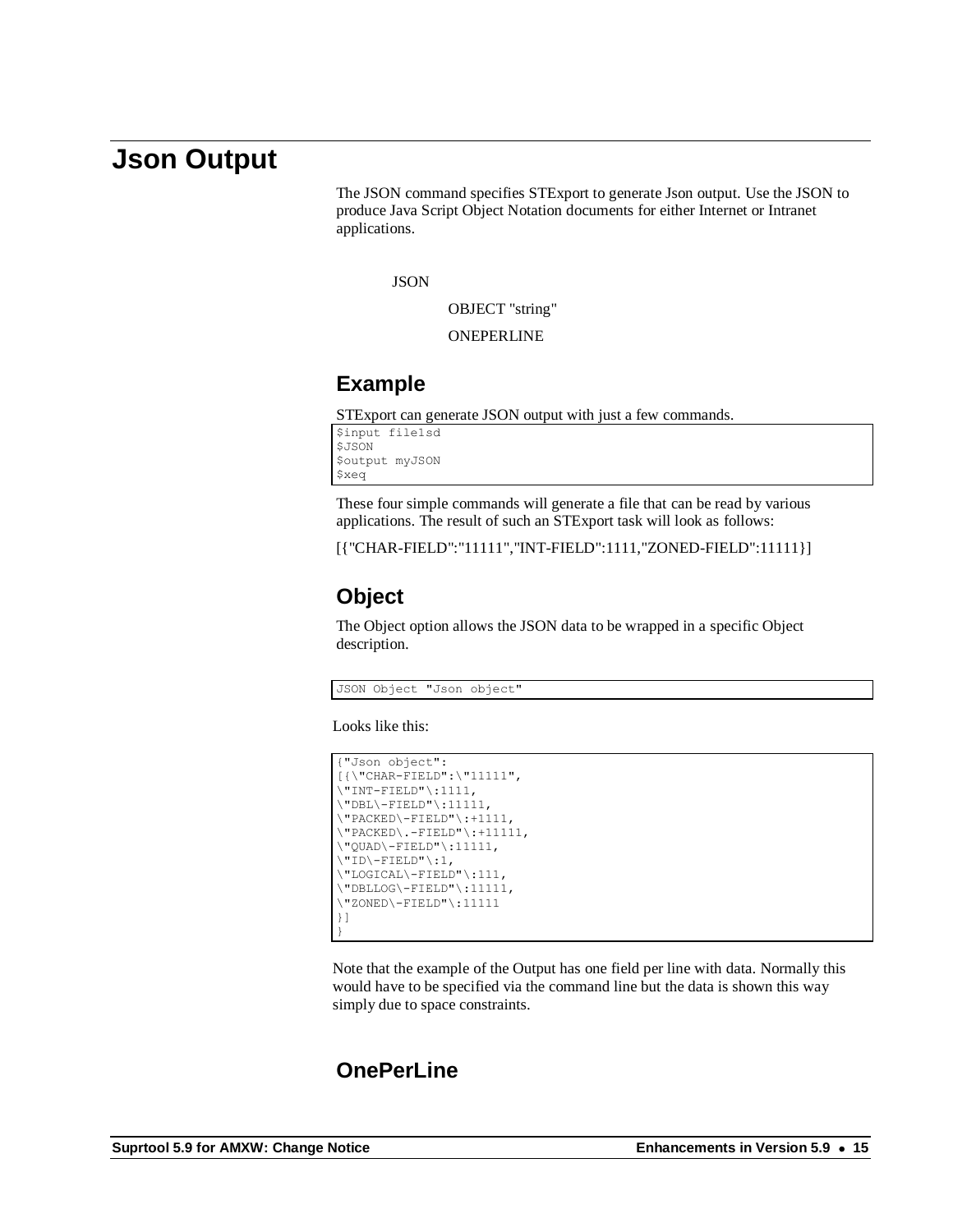For files that have many fields you may want to consider using the OneLine option of the JSON command:

JSON OnePerLine

STExport will put each field and data on one line with the appropriate beginning and end notation.

```
[{\"CHAR\-FIELD"\:"11111",
\Upsilon"INT\-FIELD"\:1111,
\"DBL\-FIELD"\:11111,
\"PAC\KED\-FIELD"\:+11111,
\Upsilon"PAC\KED\.-FIELD"\:+11111,
\"QUAD\-FIELD"\:11111,
\Upsilon"ID\Upsilon-FIELD"\Upsilon:1,
\Upsilon"LOG\ICAL\-FIELD"\:1111,
\Upsilon"DBL\LOG\-FIELD"\:11111,
\"ZONED\-FIELD"\:11111
}]
```
#### **Multiple Json Commands**

You can enter multiple JSON commands per task to set the JSON options you require.

```
$in file1sd
$JSON Object "Json object"
$JSON OnePerLine
$out *
$xeq
```
An example of the output generated by the above commands is as follows:

```
{"Json object":
[{"CHAR\-FIELD"\:"11111",
\Upsilon"INT\Upsilon-FIELD"\Upsilon:1111,
\Upsilon"DBL\Upsilon-FIELD"\Upsilon:11111,
\Upsilon"PACKED\Upsilon-FIELD"\Upsilon:+11111,
\Upsilon"PACKED\Upsilon.-FIELD"\Upsilon:+11111,
\"QUAD\-FIELD"\:11111,
\vee"ID\vee-FIELD"\vee:1,
\"LOGICAL\-FIELD"\:1111,
\"DBLLOG\-FIELD"\:11111,
\"ZONED\-FIELD"\:11111
}]
}
```
#### **MySQL Access**

Suprtool/Open now has the ability to read MySQL databases via the Open and Select commands. We are looking for alpha, beta testers and feedback specifically on how to treat certain data items. Please e-mail Neil Armstrong at [neil@robelle.com](mailto:neil@robelle.com) to request a trial of this software.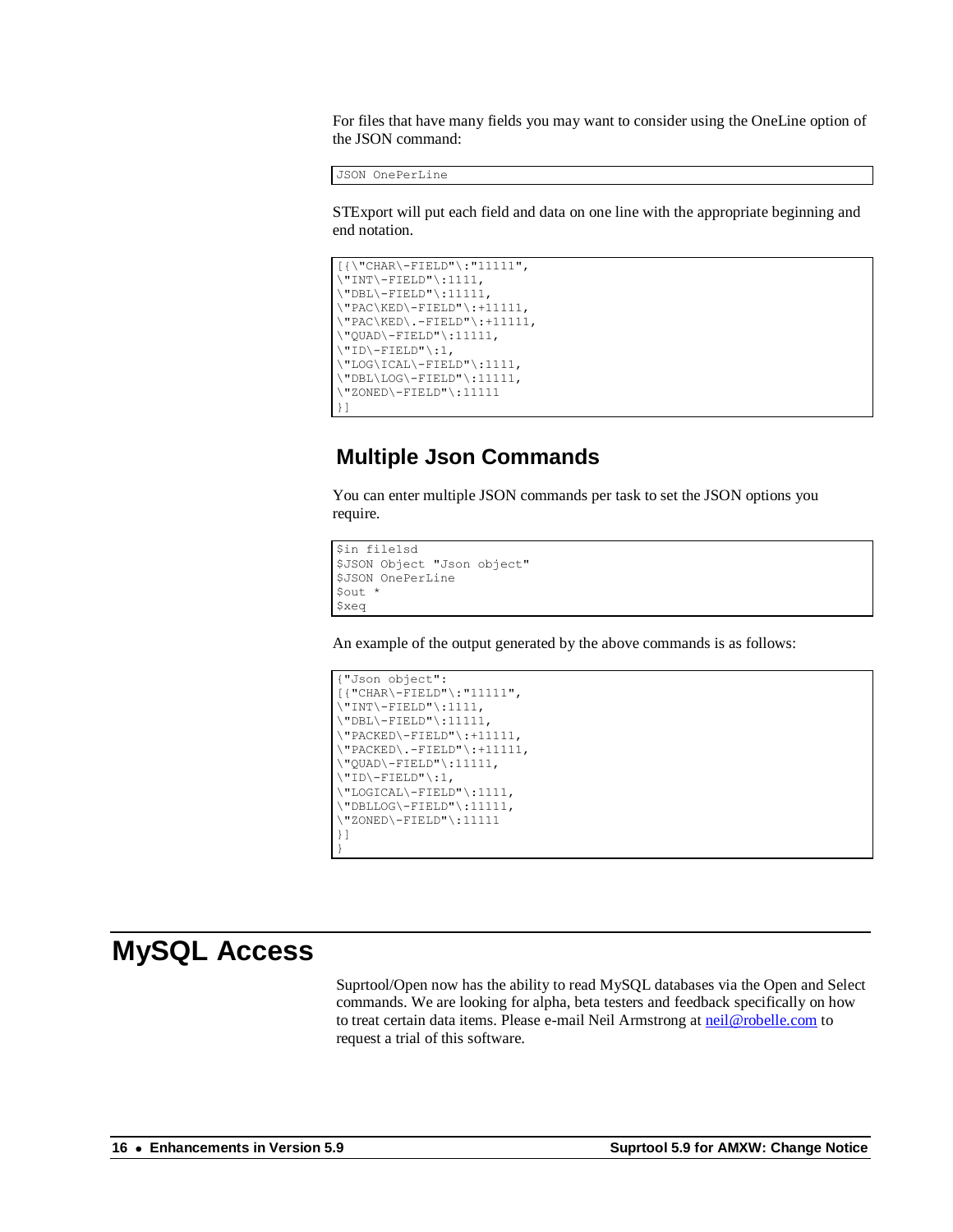# **Enhancements in Version 5.8**

#### **Introduction**

Suprtool is constantly being updated with new features. The following section describes the new enhancements to Suprtool since Suprtool 5.7.11

### **Input (\$first/\$last)**

Suprtool now has \$first and \$last mnemonics, which can be used on a range selection of records on the input command. It was designed to handle a request to list the last N number of records in a file as in:

#### Input somefile(\$last-10/\$last)

Suprtool will parse the Range selection and semantically check if the record range entered is logical. For instance, \$first-2 and \$last+10, which do not make logical sense would throw and error. Similarly if a record only has 5 records in it then \$last-10 or \$first+7, would also throw an error.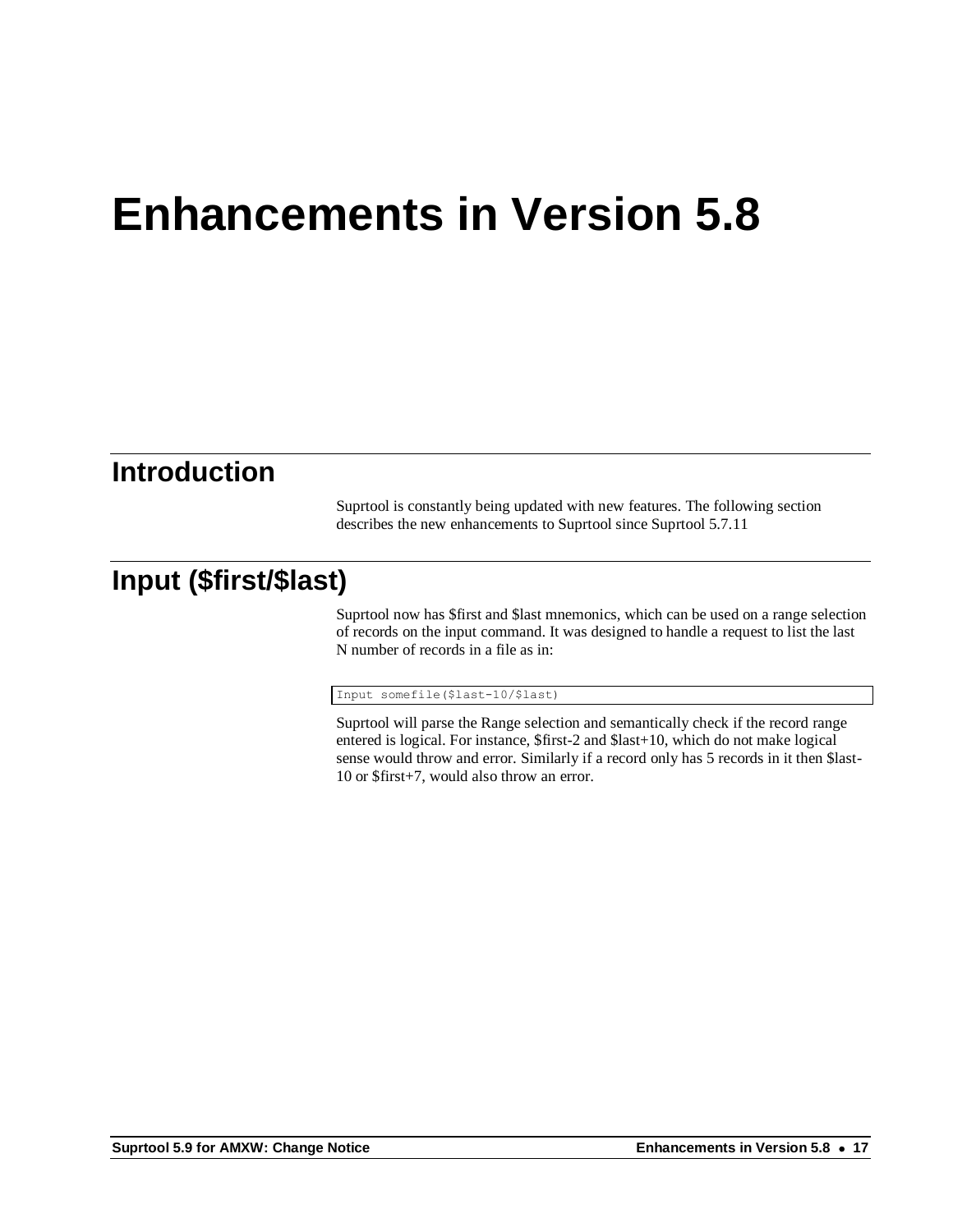## **Enhancements in Version 5.7**

| <b>Introduction</b> |                                                                                                                                                                                                                                                                                                                                                       |  |  |  |
|---------------------|-------------------------------------------------------------------------------------------------------------------------------------------------------------------------------------------------------------------------------------------------------------------------------------------------------------------------------------------------------|--|--|--|
|                     | Suprtool is constantly being updated with new features. The following section<br>describes the new enhancements to Suprtool since Suprtool 5.6.                                                                                                                                                                                                       |  |  |  |
| stexpmgr            |                                                                                                                                                                                                                                                                                                                                                       |  |  |  |
|                     | STExport now has it's own "suprmgr" file now, which will be executed on startup of<br>STExport. STExport will by default look for /opt/robelle/stexpmgr, or if \$ROBELLE<br>variable is set it will execute \$ROBELLE/stexpmgr.                                                                                                                       |  |  |  |
| linkmgr             |                                                                                                                                                                                                                                                                                                                                                       |  |  |  |
|                     | Suprlink now has it's own "suprmgr" file now, which will be executed on startup of<br>Suprlink. Suprlink will by default look for /opt/robelle/linkmgr, or if \$ROBELLE<br>variable is set it will execute \$ROBELLE/linkmgr.                                                                                                                         |  |  |  |
| <b>\$Proper</b>     |                                                                                                                                                                                                                                                                                                                                                       |  |  |  |
|                     | Suprtool now has the \$proper function which will shift to upper case the first<br>character of a byte type field and after any space or ampersand. It will also shift to<br>lower case any other characters in the byte-field.                                                                                                                       |  |  |  |
|                     | $>$ in mprod<br>$>$ list stan<br>$>\x{seq}$<br>Apr 29, 2014 13:00<br>File: mprod<br>Page 1                                                                                                                                                                                                                                                            |  |  |  |
|                     | PRODUCT-DESC                                                                                                                                                                                                                                                                                                                                          |  |  |  |
|                     | skil 3/8" variable speed drill<br>b&d router<br>skil var. sp. auto-scroll saw<br>skil 8 1/2" circular saw<br>b&d cordless screwdriver<br>makita 8 1/4" circular saw<br>b&d variable speed jigsaw<br>makita 1/2" router<br>makita 3/8" var. speed drill<br>skil router<br>b&d 7 1/4" circular saw<br>b&d 3/8" variable speed drill<br>makita 1" jigsaw |  |  |  |

Considering the following data, you can fix all of the product names with one simple task: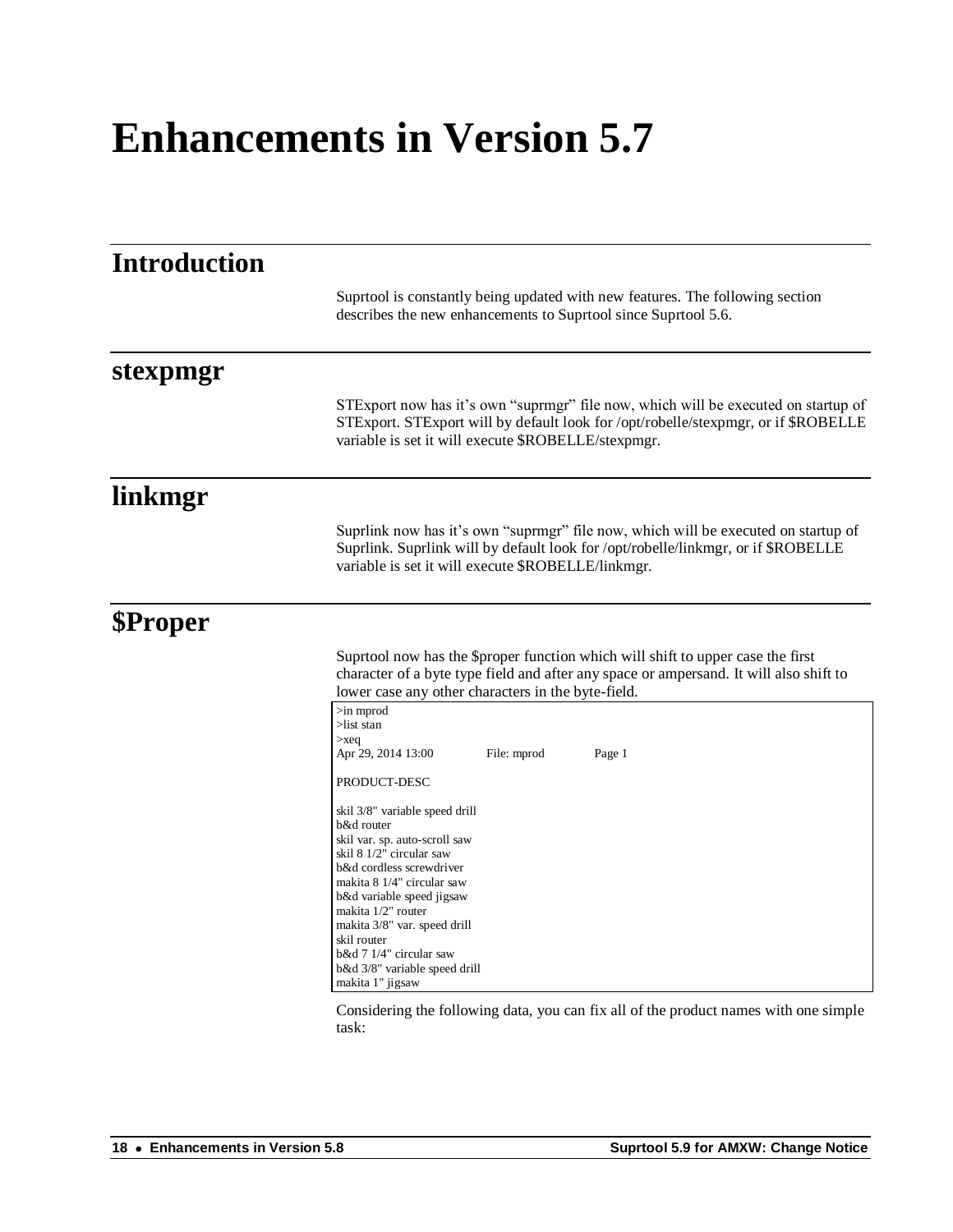| $\sin$ mprod<br>>ext product-desc=\$proper(product-desc)<br>$>$ list stan |             |        |  |  |  |
|---------------------------------------------------------------------------|-------------|--------|--|--|--|
| $>\x{seq}$                                                                |             |        |  |  |  |
| May 01, 2014 11:40                                                        | File: MPROD | Page 1 |  |  |  |
| PRODUCT-DESC                                                              |             |        |  |  |  |
| Skil 3/8" Variable Speed Drill                                            |             |        |  |  |  |
| <b>B&amp;D</b> Router                                                     |             |        |  |  |  |
| Skil Var. Sp. Auto-Scroll Saw                                             |             |        |  |  |  |
| Skil 8 1/2" Circular Saw                                                  |             |        |  |  |  |
| <b>B&amp;D</b> Cordless Screwdriver                                       |             |        |  |  |  |
| Makita 8 1/4" Circular Saw                                                |             |        |  |  |  |
| B&D Variable Speed Jig Saw                                                |             |        |  |  |  |
| Makita 1/2" Router                                                        |             |        |  |  |  |
| Makita 3/8" Var. Speed Drill                                              |             |        |  |  |  |
| <b>Skil Router</b>                                                        |             |        |  |  |  |
| B&D 7 1/4" Circular Saw                                                   |             |        |  |  |  |
| B&D 3/8" Variable Speed Drill                                             |             |        |  |  |  |
| Makita 1" Jig Saw                                                         |             |        |  |  |  |

Note that any character after a space, "&", or "-" is upshifted for a proper name. Suprtool will also downshift those characters that do not qualify as needing proper capitalization and it is a capital character, the proper function will downshift those characters. See an example below:

```
>IN NAME
>LIST
>XEQ
>IN NAME.NEIL.GREEN (0) >OUT $NULL (0)
NAME = NEIL ARMSTRONG
>IN NAME
>EXT NAME=$PROPER(NAME)
>LIST
>XEQ
>IN NAME.NEIL.GREEN (0) >OUT $NULL (0)
NAME = Neil Armstrong
```
The \$proper function only works on byte type fields. (5.6.12)

#### **\$Translate**

Suprtool now has a \$translate function which in conjunction with the translate command allows you to build a translation table, whereby you can translate from any byte character to any character. We have also added a method to a supplied translate table which will allow you to obscure the data such that it can't be read.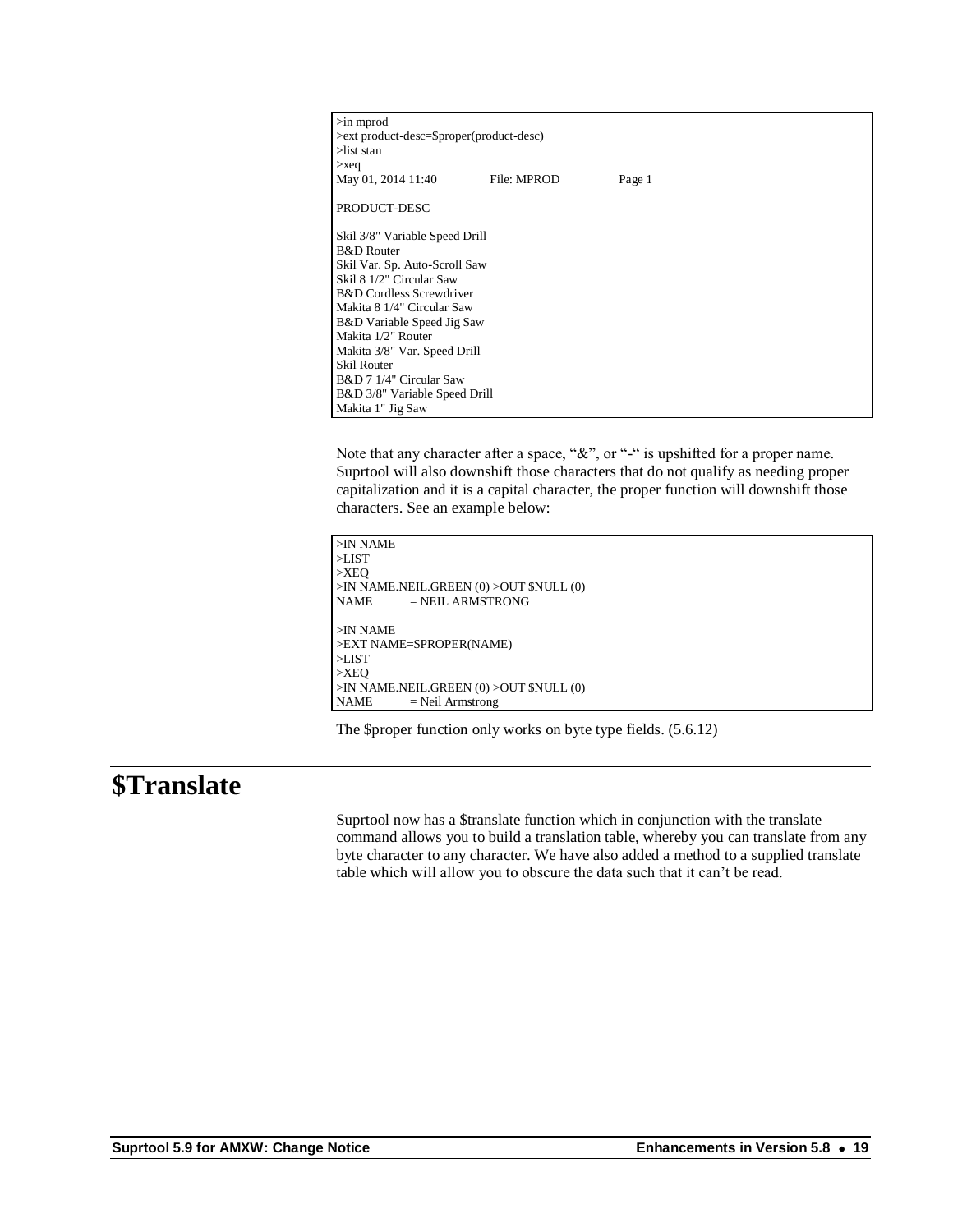>in newprod >list >xeq >IN NEWPROD.NEIL.GREEN (0) >OUT \$NULL (0) PRODUCT-DESC = Skil 3/8" Variable Speed Drill >IN NEWPROD.NEIL.GREEN (1) >OUT \$NULL (1) PRODUCT-DESC = B&D Router >in newprod >translate tounread >ext product-desc=\$translate(product-desc) >out unread,link >xeq IN=13, OUT=13. CPU-Sec=1. Wall-Sec=1. >in unread >num 1 >list >xeq >IN UNREAD.NEIL.GREEN (0) >OUT \$NULL (0) PRODUCT-DESC = Hzxo .2)? Epcxpqot Hatts Rcxoo Warning: NUMRECS exceeded; some records not processed. IN=2, OUT=1. CPU-Sec=1. Wall-Sec=1. >in unread  $\verb|stranslate| to read$ >ext product-desc=\$translate(product-desc) >list >xeq >IN UNREAD.NEIL.GREEN (0) >OUT \$NULL (0) PRODUCT-DESC = Skil 3/8" Variable Speed Drill >IN UNREAD.NEIL.GREEN (1) >OUT \$NULL (1)

PRODUCT-DESC = B&D Router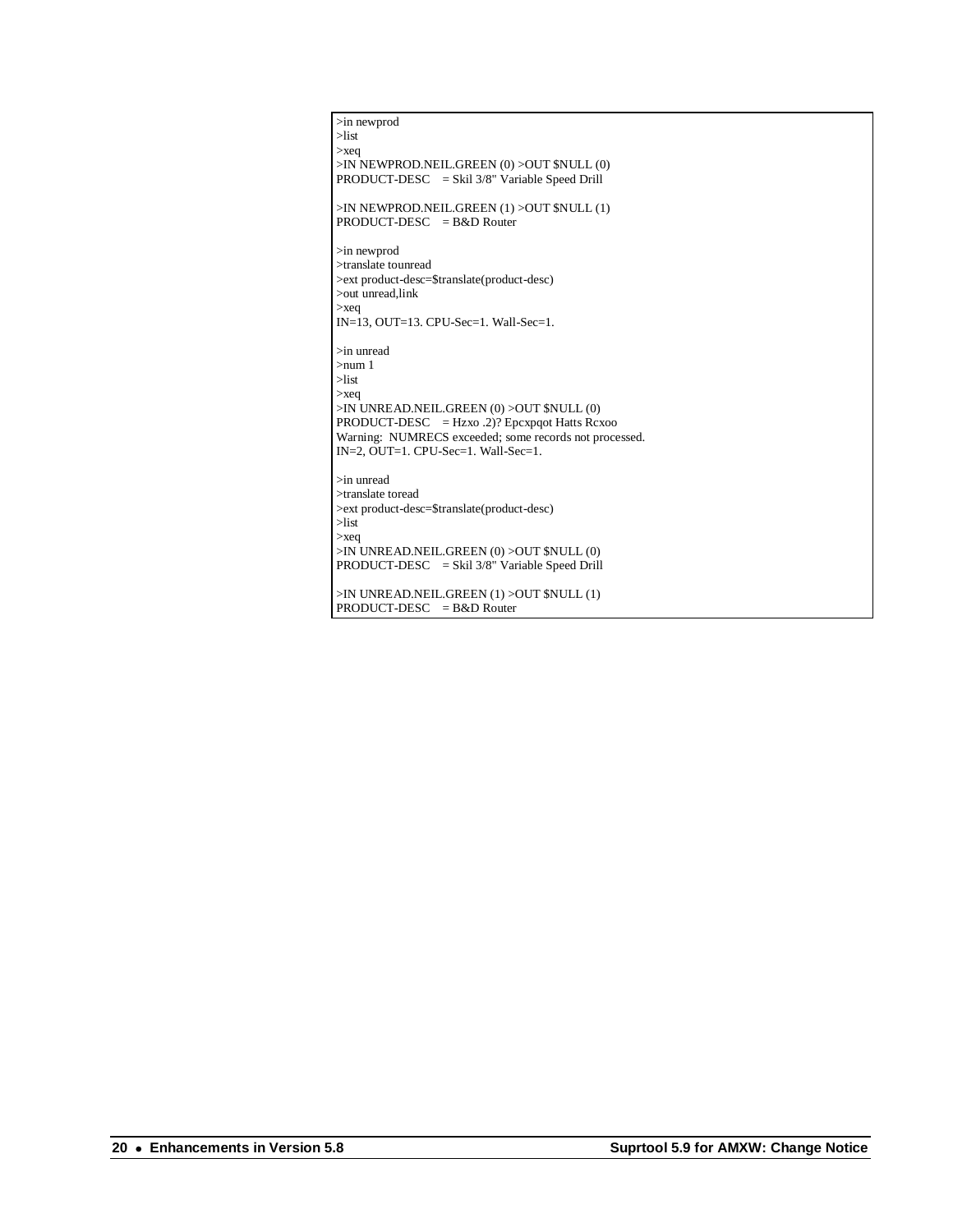You can make your own Translate table using the Translate command, where you can specify the character you want to translate and what you want to translate to, using Decimal Notation. So if you want to translate "A" to "Z", you would type the command:

Translate "^65:^90"

So you specify the from character on the left in decimal which is the capital-A and the to-character is also in decimal format which is capital-Z, which is decimal 90. If you want to reverse the translation you can simply do the following command and translate the field back with:

Translate "^90:^65"

This is not meant to be an encryption solution, but it will help obfuscate test date really quickly. (5.6.12)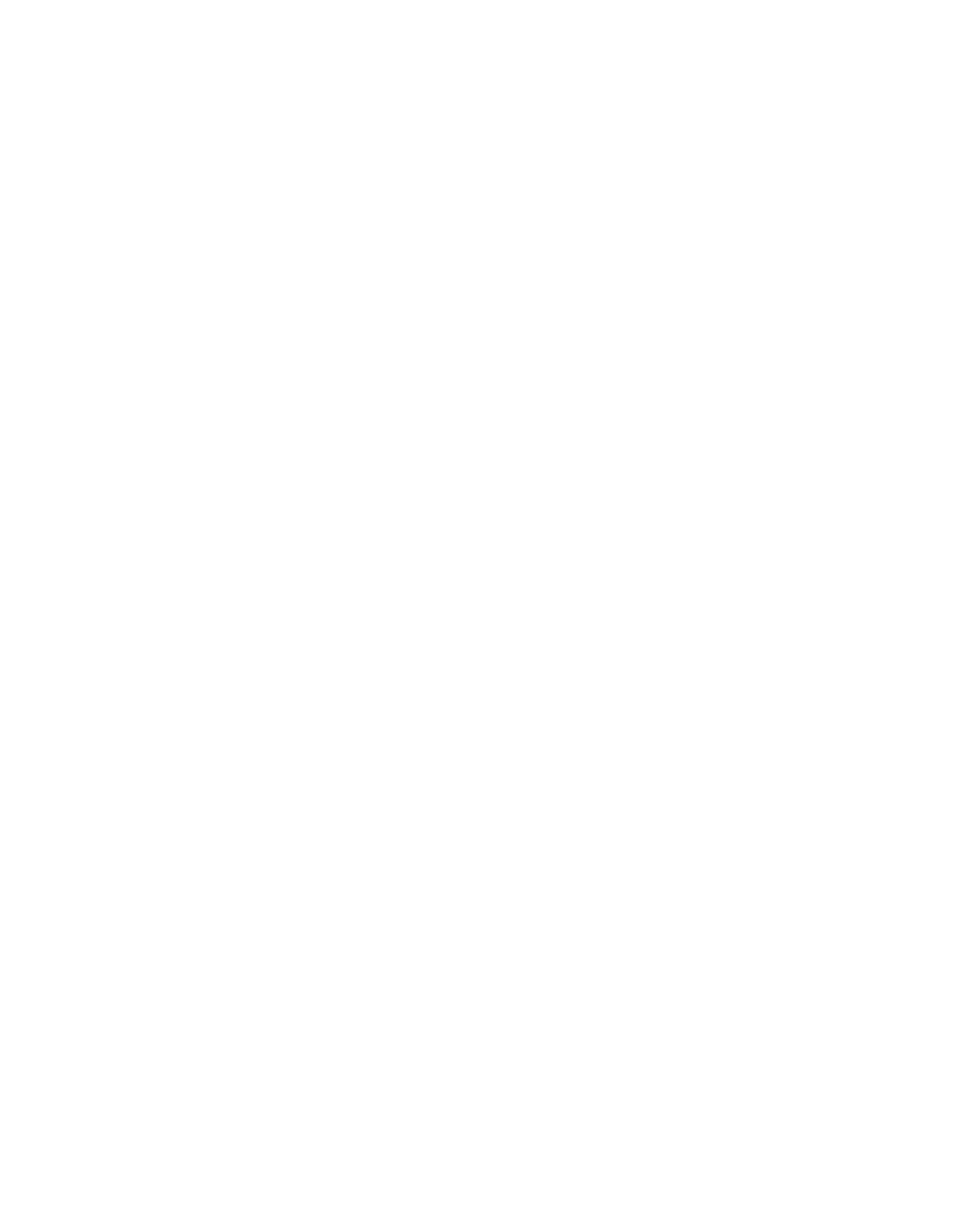# **Enhancements in Version 5.6**

#### **Introduction**

Suprtool is constantly being updated with new features. The following section describes the new enhancements to Suprtool since Suprtool 5.5

#### **Extract Command**

Suprtool's extract command now has three new keywords, which can be used for extract range feature. You can now say extract \$all, extract \$first / \$last on an SD file or Image/Eloquence dataset. The intention is to make your scripts more easily maintained. If you had a script that you wanted to put a sequence number at the beginning and then extract the rest of the dataset you previously had to specify the starting field and the ending field. For example if the first field in a dataset was order-no and the last field was pst-code you may have a script that looked like this.

```
base orddb
get customers
def seq-no,1,4,double
ext seq-no=$counter
ext order-no / pst-code
out newfile, link
xeq
```
If you added any fields to the beginning or end of the dataset you would have to rewrite the script. Now you can write the script as being:

```
base orddb
get customers
def seq-no,1,4,double
ext seq-no=$counter
ext $all
out newfile,link
xeq
```
You can also write the script using \$first / \$last as your preference, but \$first and \$last are also useful if you need to add data into the middle of the fields you extract: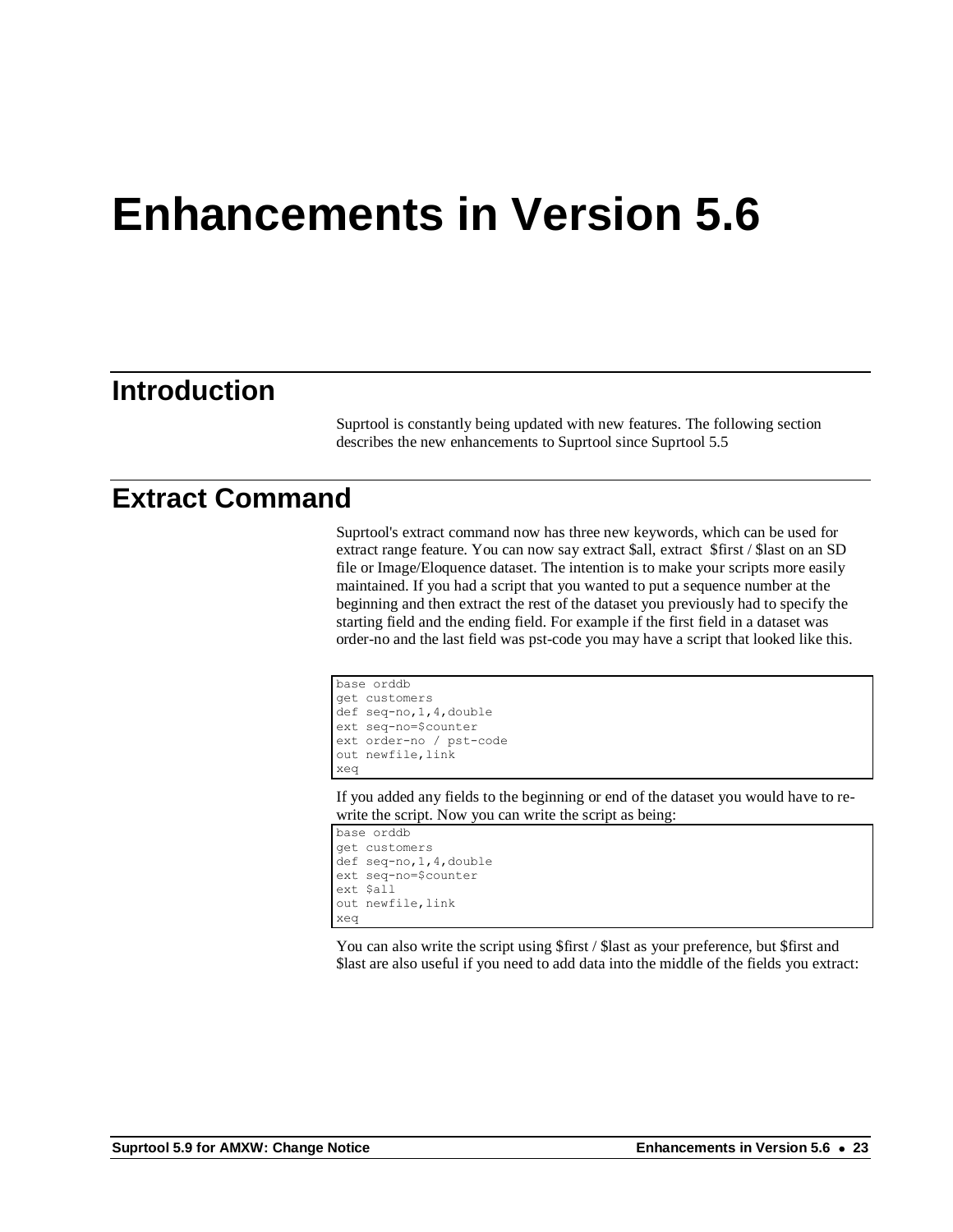```
base orddb
get customers
def seq-no,1,4,double
ext $first / zip
ext seq-no=$counter
ext tax-code / $last
out newfile,link
xeq
```
Please note that if a self-describing file has a fieldname that is a duplicate field and one of the duplicate fields is the last field in the file, then \$first / \$last and \$all, will only extract up to the first occurrence of the duplicate fieldname. This may seem as an issue but it is consistent with what Suprtool does currently with extract from a range. Currently and prior to the \$first / \$last enhancement Suprtool would have extracted only up to the first occurrence of the field if you had a file such as this:

| >form |                               |  |        |        |                                                  |
|-------|-------------------------------|--|--------|--------|--------------------------------------------------|
|       |                               |  |        |        | File: newfile (SD Version B.00.00) Has linefeeds |
|       | Entry:                        |  |        | Offset |                                                  |
|       | CHAR-FIELD                    |  | X5 I   | 1      |                                                  |
|       | INT-FIELD                     |  | T1     | 6      |                                                  |
|       | DBL-FIELD                     |  | T2     | 8      |                                                  |
|       | PACKED-FIELD                  |  | P12 12 |        |                                                  |
|       | PACKED*-FIELD                 |  | P12 18 |        |                                                  |
|       | OUAD-FIELD                    |  | T4     | 2.4    |                                                  |
|       | TD-FTELD                      |  | T1     | 32     |                                                  |
|       | LOGICAL-FIELD                 |  | K1 - 1 | 34     |                                                  |
|       | DBLLOG-FIELD                  |  |        | 36     |                                                  |
|       | ZONED-FIELD                   |  | Z5 - 1 | 40     |                                                  |
|       | FILLER                        |  | X36 45 |        |                                                  |
|       | FILLER                        |  | X36 -  | 81     |                                                  |
|       | Entry Length: 116 Blocking: 1 |  |        |        |                                                  |

Notice that FILLER is a duplicate named field, so if you entered, extract char-field / filler, Suprtool would only extract up to and including the first FILLER field. For consistency, extract \$first / \$last behaves the same way.

#### **Data Items Support**

Suprtool now supports 512 data items in both Eloquence datasets and SD files and Oracle fields. STExport and Suprlink have also been updated to support the increased number of data items in the SD fields that they read, but please note that other limitations still exist. [5.5.10]

## **\$SubCount**

\$SubCount has been added to provide a counter that only gets reset at a given sort break.

```
In file1sd
Sort char-field
Def control-count,1,4,double
Ext $first / $last
Ext control-count=$subcount(char-field)
Out newfile,link
xeq
```
What Suprtool will do in this case is start incrementing a number starting with 1, and increase by 1 for any given char-field value. This way you can add a counter based on a sort break for a given field.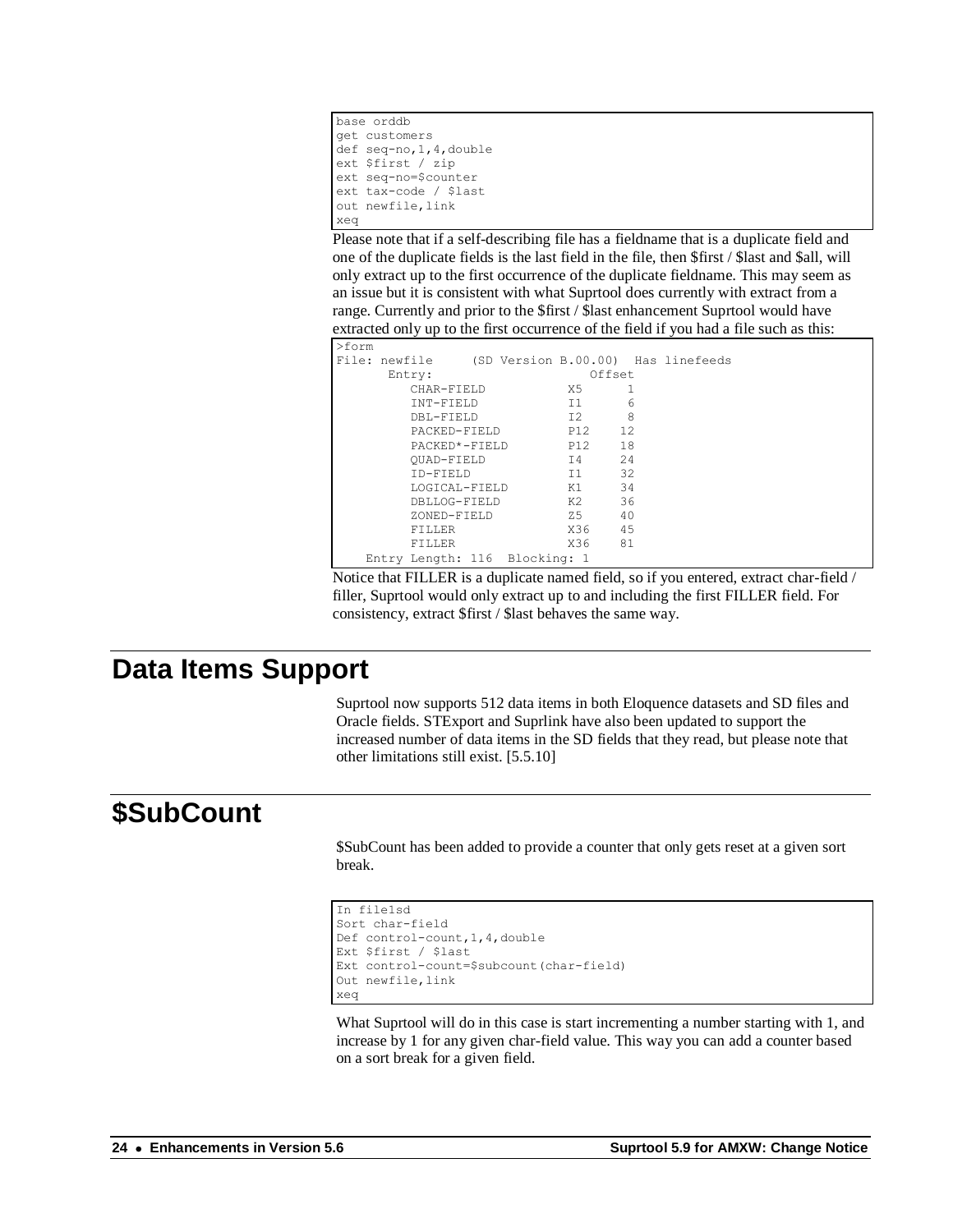## **CCTL on Output**

Suprtool for AMXW now detects if the output file has cctl and if it does it will now use the correct controlcode on FWRITE.

### **Defined Items Support**

Suprtool for AMXW now supports a greater number of defined items, equivalent to what Suprtool for MPE supports.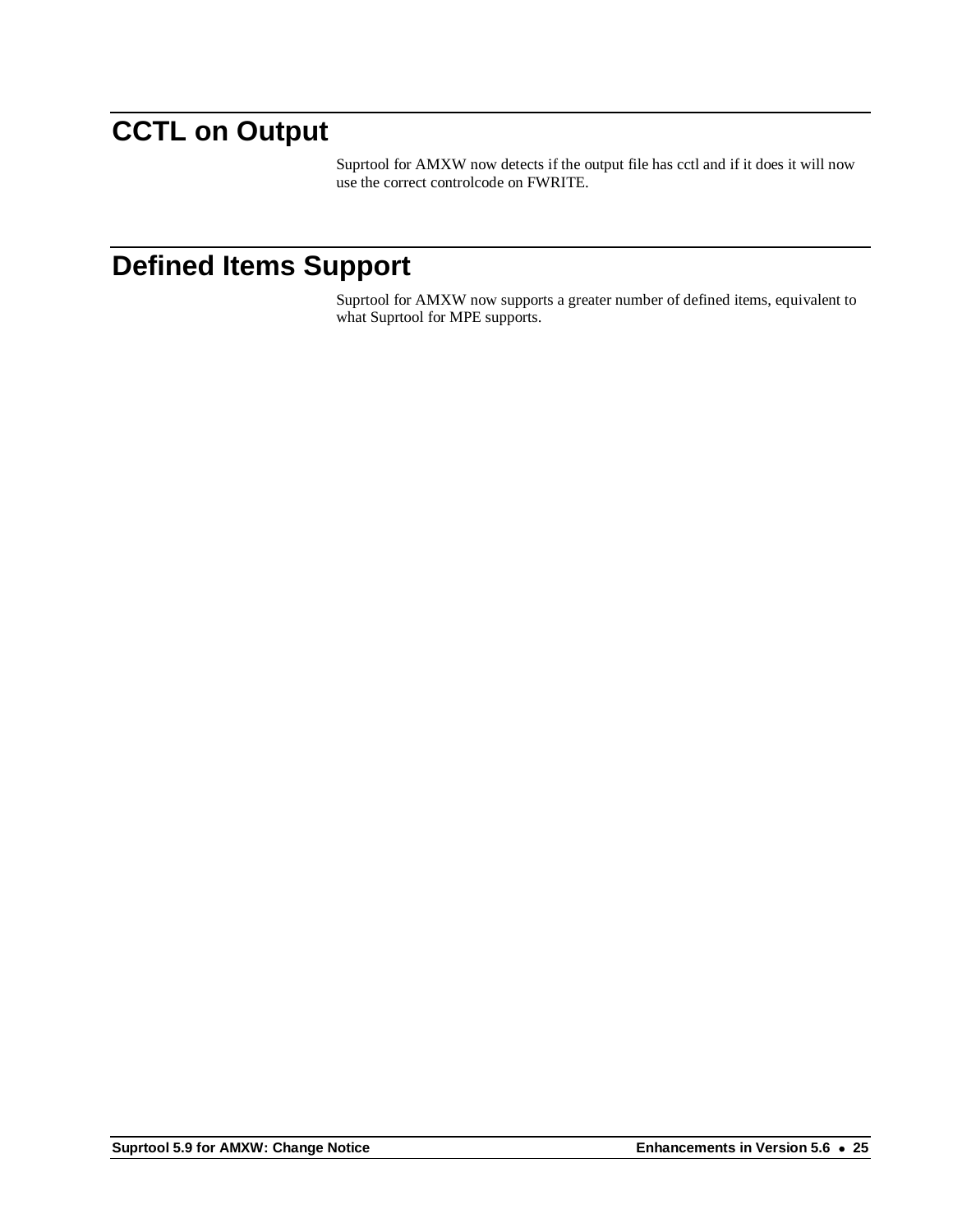# **Bugs Fixed**

### **Bugs Fixed In Suprtool 5.9**

**Add Command.** The Add command would fail if a Table in an Oracle database accessible by a given username had more than 2.1 billion entries on Oracle 11 and higher.

#### **Bugs Fixed In Suprtool 5.6.10**

**If Command.** Suprtool for Itanium and Suprtool/Open incorrectly reallocated if/extract code space on subsequent tasks, which would eventually cause Suprtool to fail with the error, "Unable to allocate heap space."

### **Bugs Fixed In Suprtool 5.5.11**

**COPY command.** Suprtool for AMXW had a conflict and would fail when copying a C/ISAM file from inside Suprtool.

#### **Bugs Fixed In Suprtool 5.5.04**

**SD File Copy.** Suprtool would use an incorrect field definition on a straight copy of an SD file if the input file had a duplicate field name with different byte lengths. (HP-UX only)

### **Bugs Fixed In Suprtool 5.5.03**

**Extract Command.** Suprtool would give an incorrect result when doing an Arithmetic Expression that has more than one set of brackets as in: extract amt $p=(packet-field + packed-field - (packet-field)^2)$  (Itanium only)